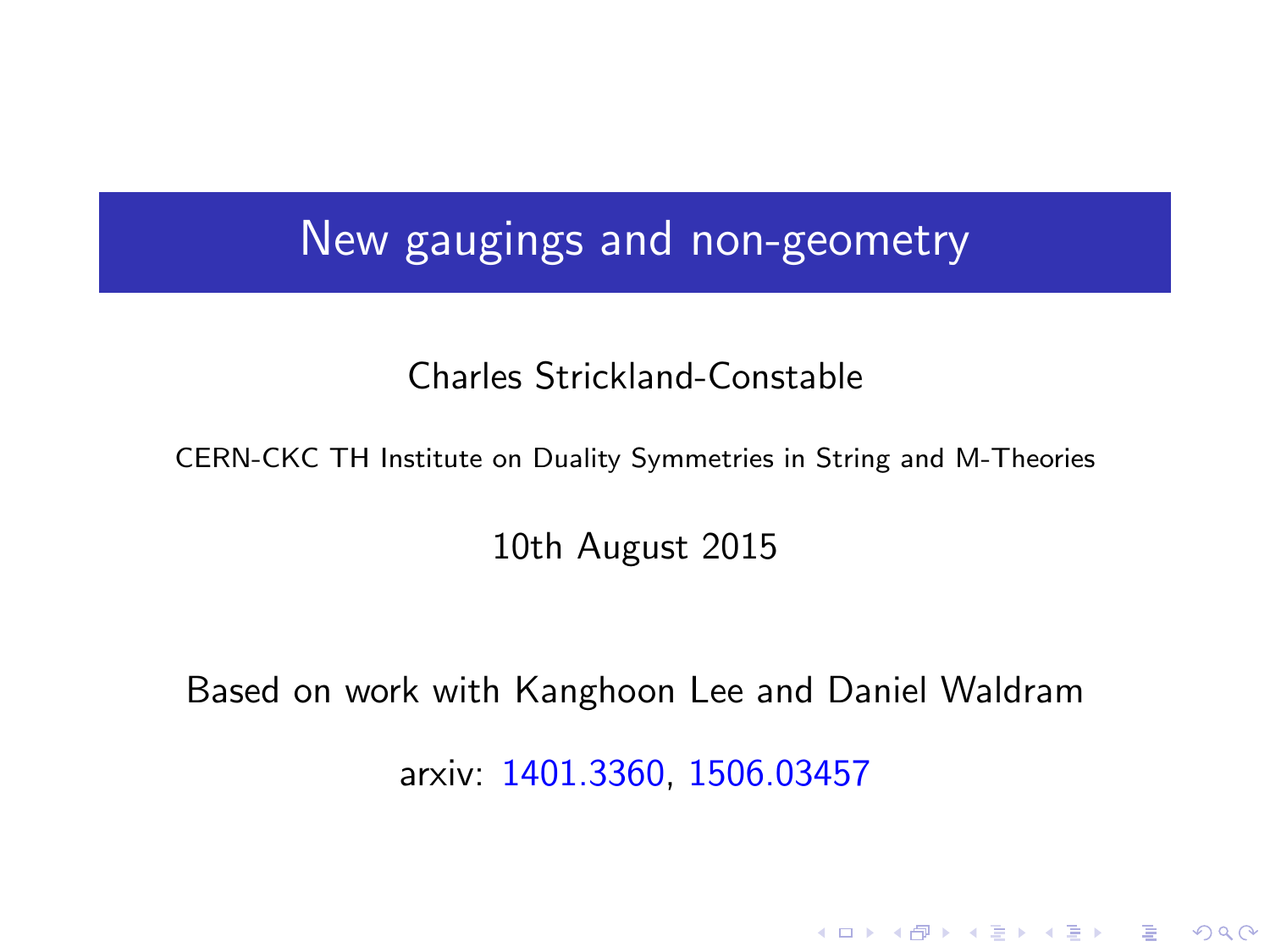# Background / Introduction

 $\blacktriangleright$  Flux compactifications  $\rightarrow$  gauged supergravity

- E.g. 11d supergravity on  $S^7$ [de Wit & Nicolai '86]  $\rightarrow$  SO(8) gauged  $N = 8$  supergravity in 4d
- $\blacktriangleright$  Reductions ansatz complicated!

 $\rightarrow$  is there a simpler way to understand them?

- **•** Recently:  $SO(8)$  theory not unique! [Dall'Agata, Inverso & Trigiante 2012]  $\rightarrow \exists$  1-parameter family labelled by  $\omega \in [0, \pi/8)$
- $\triangleright$  Do these "new gaugings" have a higher dimensional origin?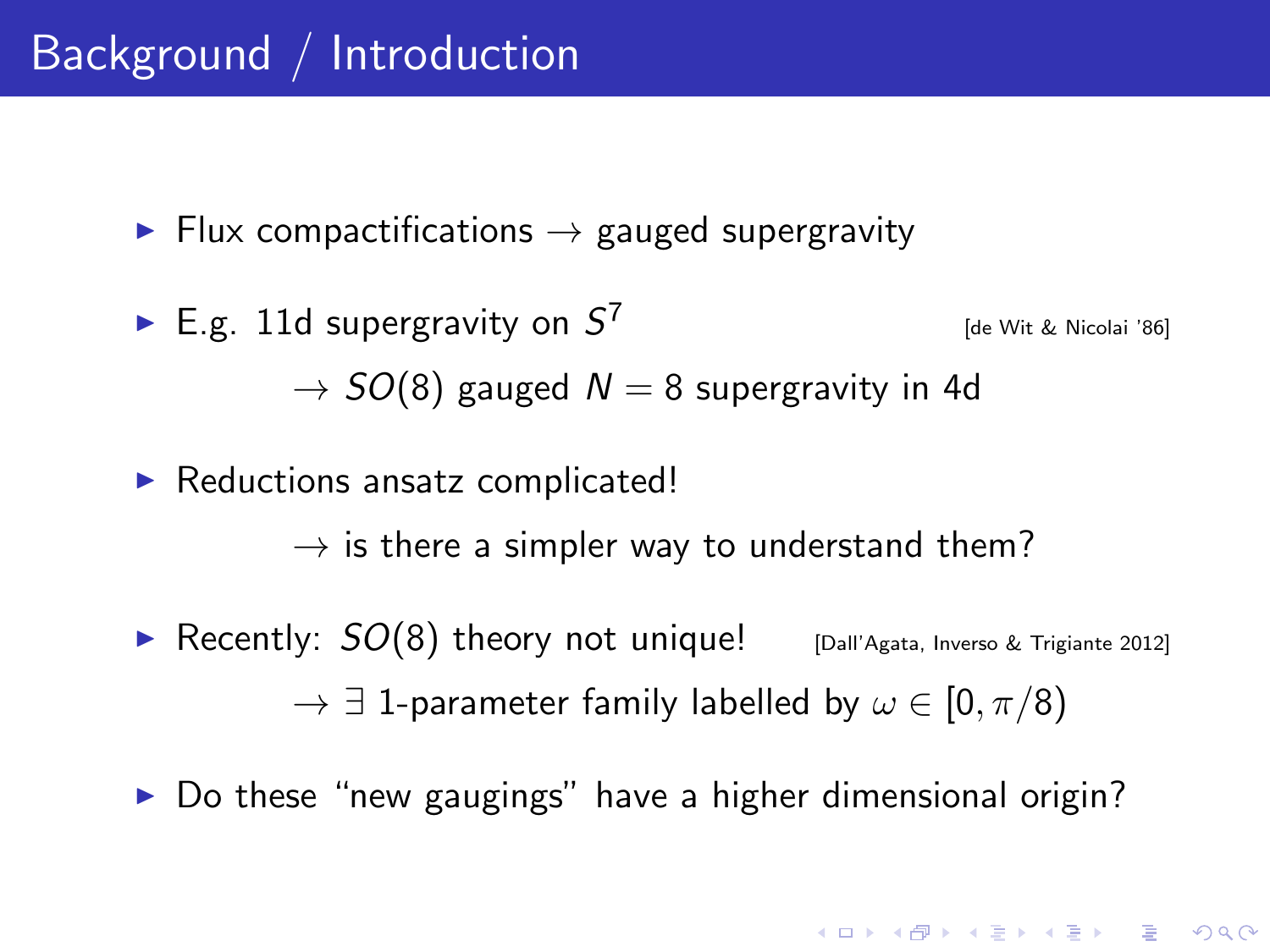- $\blacktriangleright$  Generalised geometry
- $\triangleright$  Consistent truncations  $\simeq$  Generalised Scherk-Schwarz
- $\triangleright$  No-go result for new gaugings
- $\triangleright$  (Minimally) Extended (non)-geometry construction

<span id="page-2-0"></span> $\triangleright$  Conclusions & outlook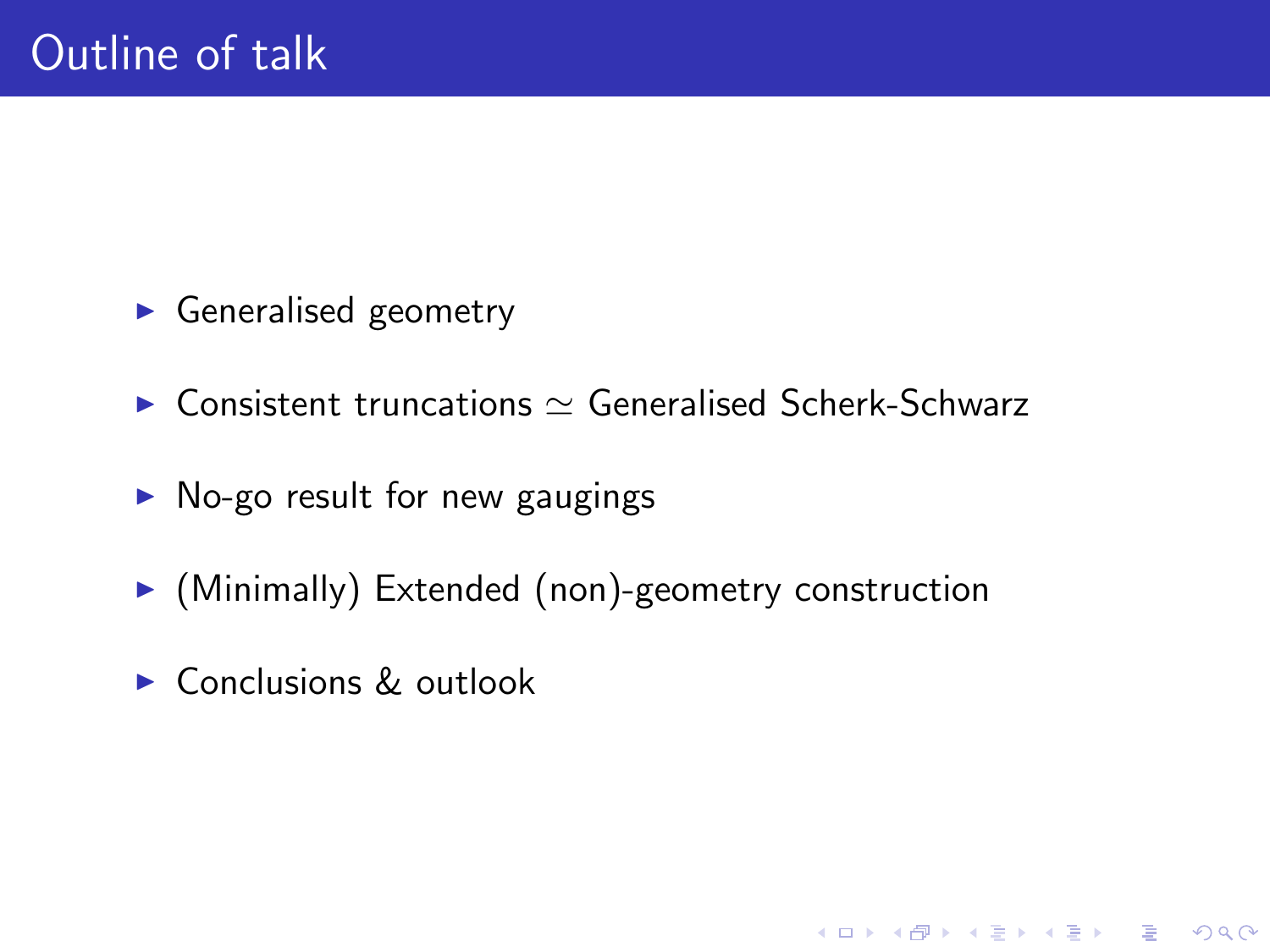# Generalised Geometry

- $\triangleright$  Tangent Bundle TM  $[GL(d, \mathbb{R})]$  structure  $\rightarrow$  Generalised Tangent Bundle  $E \simeq TM \oplus ...$
- ► Hitchin and Gualtieri :  $E \simeq T \oplus T^*$  [O(d, d) structure]

 $\lambda_{(1)} \in \mathcal{T}^*$  is gauge trans of  $B_{(2)} \to$  Flux  $H_{(3)} = \mathrm{d}B_{(2)}$  $\rightarrow$  NS-NS sector of Type II

► Spheres :  $E \simeq T \oplus \Lambda^{d-2} T^*$  [GL(d + 1, R) structure]

 $\lambda_{(d-2)}\in\Lambda^{d-2}\,7^*$  gauge for  $A_{(d-1)}\to$  Flux  $F_{(d)}=\text{d} A_{(d-1)}$ 

<span id="page-3-0"></span> $\blacktriangleright$  Full 11D or Type II :  $E_{d(d)}\times\mathbb{R}^+$  generalised geometry

 $E \simeq TM \oplus \Lambda^2 T^*M \oplus \Lambda^5 T^*M \oplus (T^*M \otimes \Lambda^7 T^*M)$ 

[[Hul](#page-4-0)[l '](#page-2-0)[07,](#page-3-0) [Pa](#page-4-0)[chec](#page-0-0)[o &](#page-31-0) [Wa](#page-0-0)[ldra](#page-31-0)[m '](#page-0-0)[08\]](#page-31-0)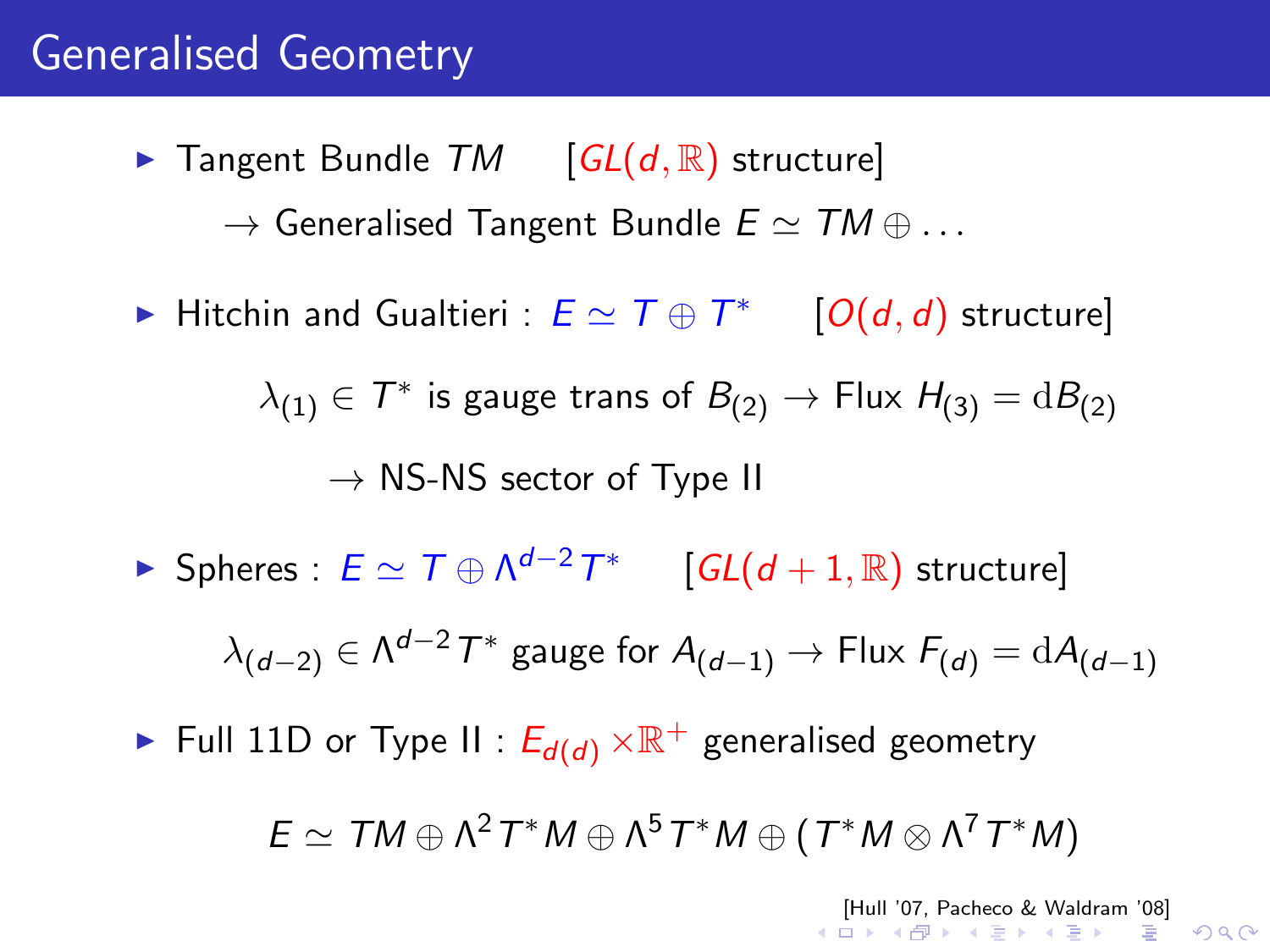## Generalised Geometry

- $V \in E$  locally  $V = v + \lambda_{(\alpha)}$  on patches  $U_{(\alpha)} \subset M$
- E twisted also by gauge transformations  $\Lambda_{(\alpha\beta)}$

$$
\lambda_{(\alpha)} = \lambda_{(\beta)} - i_{\mathsf{v}} \mathrm{d} \Lambda_{(\alpha\beta)}
$$

► Lie derivative by  $v \in TM \sim$  "diffeo"

 $\rightarrow$  Dorfman derivative by  $V \in E \sim$  "diffeo" + "gauge"

- $\blacktriangleright$  Generalised metric *G*  $\leftrightarrow$  SUGRA fields  $(g_{mn}, A_{m_1...m_{d-1}}, \Delta)$
- <span id="page-4-0"></span> $\triangleright$  Components of G parameterise coset, e.g.

$$
\frac{O(d,d)}{O(d)\times O(d)} \qquad \frac{GL(d+1,\mathbb{R})}{SO(d+1)} \qquad \frac{E_{d(d)}\times\mathbb{R}^+}{H_d}
$$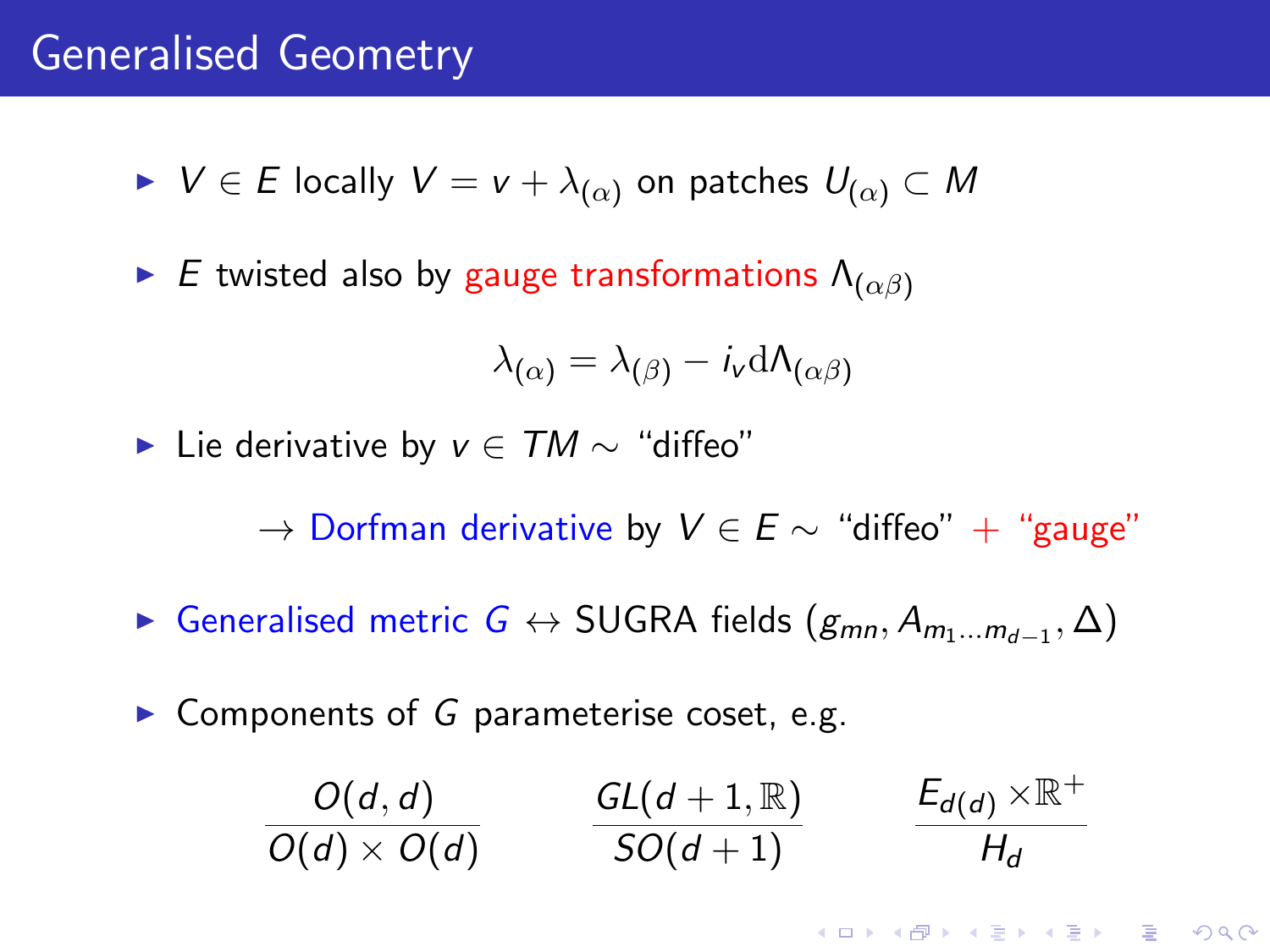## Generalised Scherk-Schwarz reduction

- $\triangleright$  Want  $(M, E)$  with Leibniz Generalised Parallelisation
- ► This means  $\exists$  global frame  $\{\hat{E}_A\}$  for  $E$  s.t.

$$
L_{\hat{E}_A}\hat{E}_B = X_{AB}{}^C \hat{E}_C \qquad X_{AB}{}^C \text{ constant}
$$

**KORK (FRAGE) EL POLO** 

- $\triangleright$  Structure group of E trivial  $\Rightarrow$  Preserves all SUSY
- ► Background generalised metric  $G^{-1} = \delta^{AB}(\hat{E}_A \otimes \hat{E}_B)$
- $\blacktriangleright$  Moduli  $U_A{}^B(x)$  provide new frame  $\hat{E}'_A = U_A{}^B(x)\hat{E}_A$  $\rightarrow \, {\cal G}^{-1}(x) = \delta^{AB} \, U_A{}^{A'}(x) U_B{}^{B'}(x) (\hat E_{A'} \otimes \hat E_{B'})$
- $\triangleright$  Provides non-linear scalar ansatz for reduction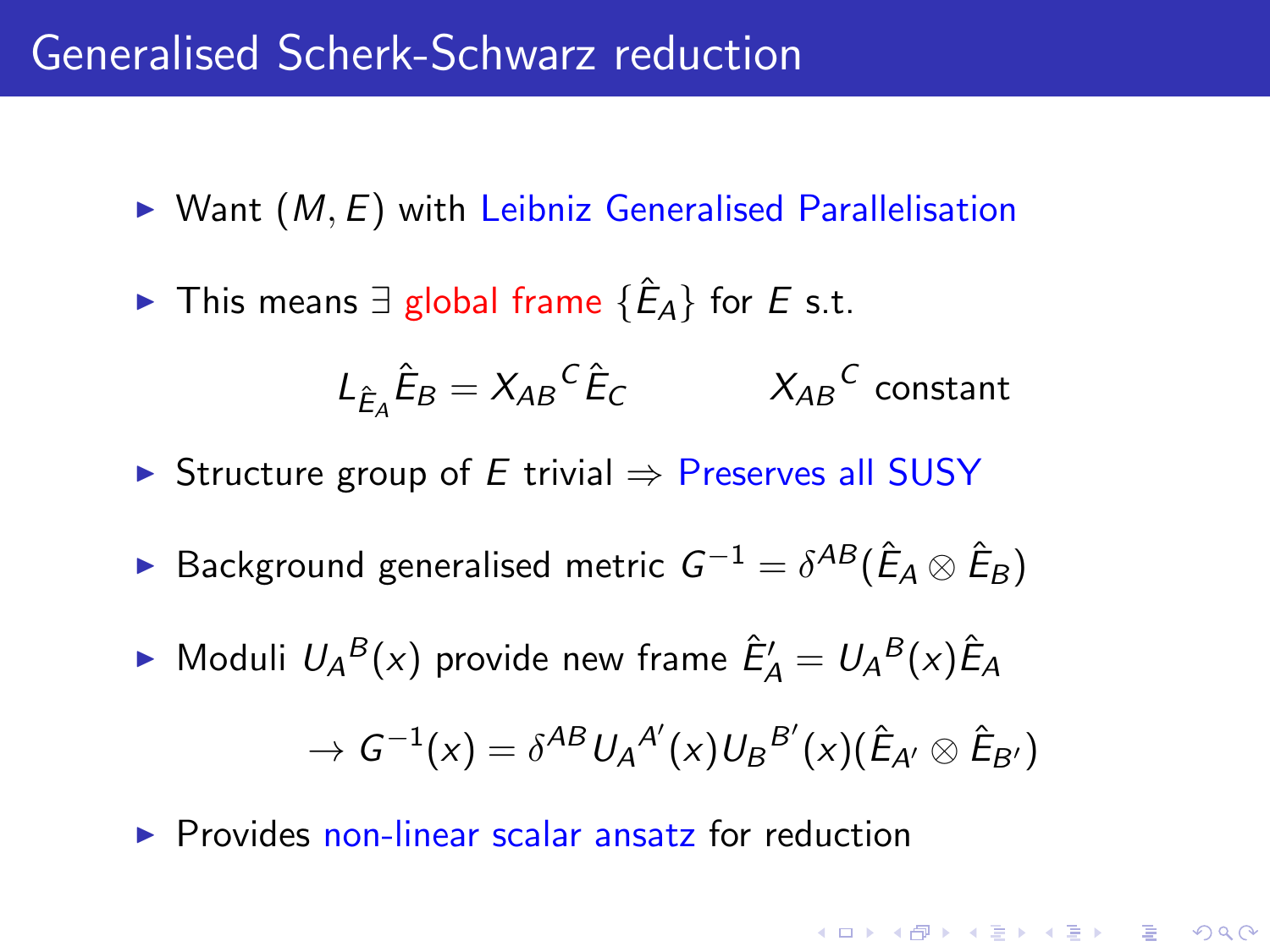# Generalised Scherk-Schwarz and the Embedding Tensor

 $\blacktriangleright$   $\{\hat{E}_A\}$  define a Leibniz algebra

$$
L_{\hat{E}_A}\hat{E}_B = X_{AB}{}^C \hat{E}_C
$$

- ► But  $[X_A, X_B] = -X_{AB}{}^C X_C$  is a Lie algebra
- $\blacktriangleright$   $X_{AB}^C$  is the embedding tensor of reduced theory!
- $\blacktriangleright$  Expanding vectors as  $A_\mu=A_\mu{}^A\hat{E}_A$  we see

$$
\delta A_{\mu} = \partial_{\mu} \Lambda - L_{A_{\mu}} \Lambda = \left[ \partial_{\mu} \Lambda^{A} - (\Lambda^{C} X_{BC}{}^{A}) A_{\mu}^{B} \right] \hat{E}_{A}
$$

[c.f. Hohm & Samtleben]

**AD A 4 4 4 5 A 5 A 5 A 4 D A 4 D A 4 PM** 

Analogue of unimodular condition  $X_{CA}{}^C=0$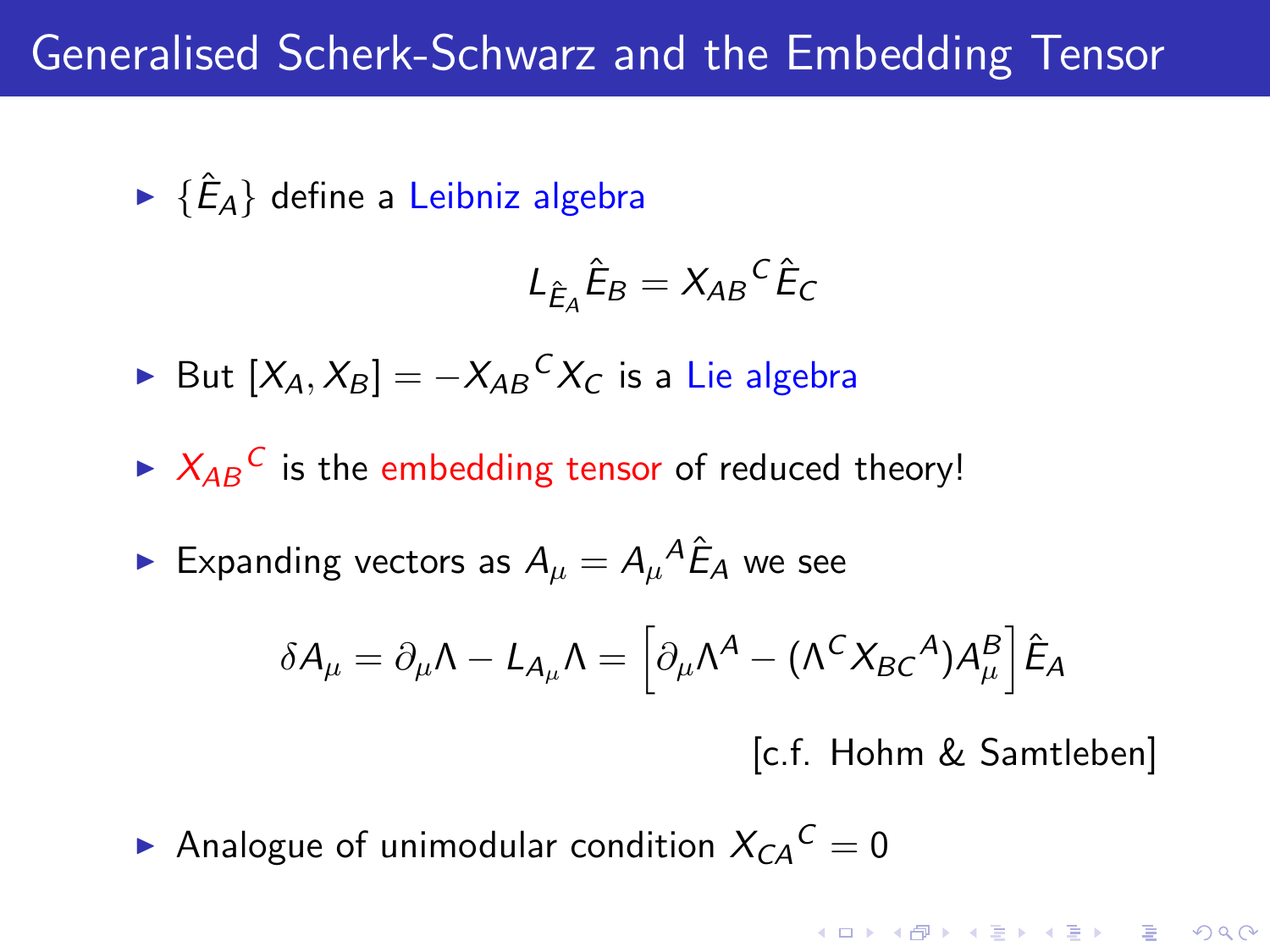## Generalised Torsion Interpretation

 $\triangleright$  Can define generalised connections D and torsion T

- ► Find that torsion  $\mathcal{T} \in E^* \oplus K \subset E^* \otimes \mathsf{ad}(E_{d(d)} \times \mathbb{R}^+)$
- $\triangleright$  K the usual embedding tensor representation
- ► Find for Weitzenböck connection D s.t.  $D\hat{E}_A=0$

$$
X_{AB}{}^C = -T_A{}^C{}_B
$$

KID KA KERKER KID KO

- $\blacktriangleright$   $X_{AB}^C$  the intrinsic torsion of identity structure
- ► Constraint  $X_{CA}^C = 0 \Rightarrow X \in K$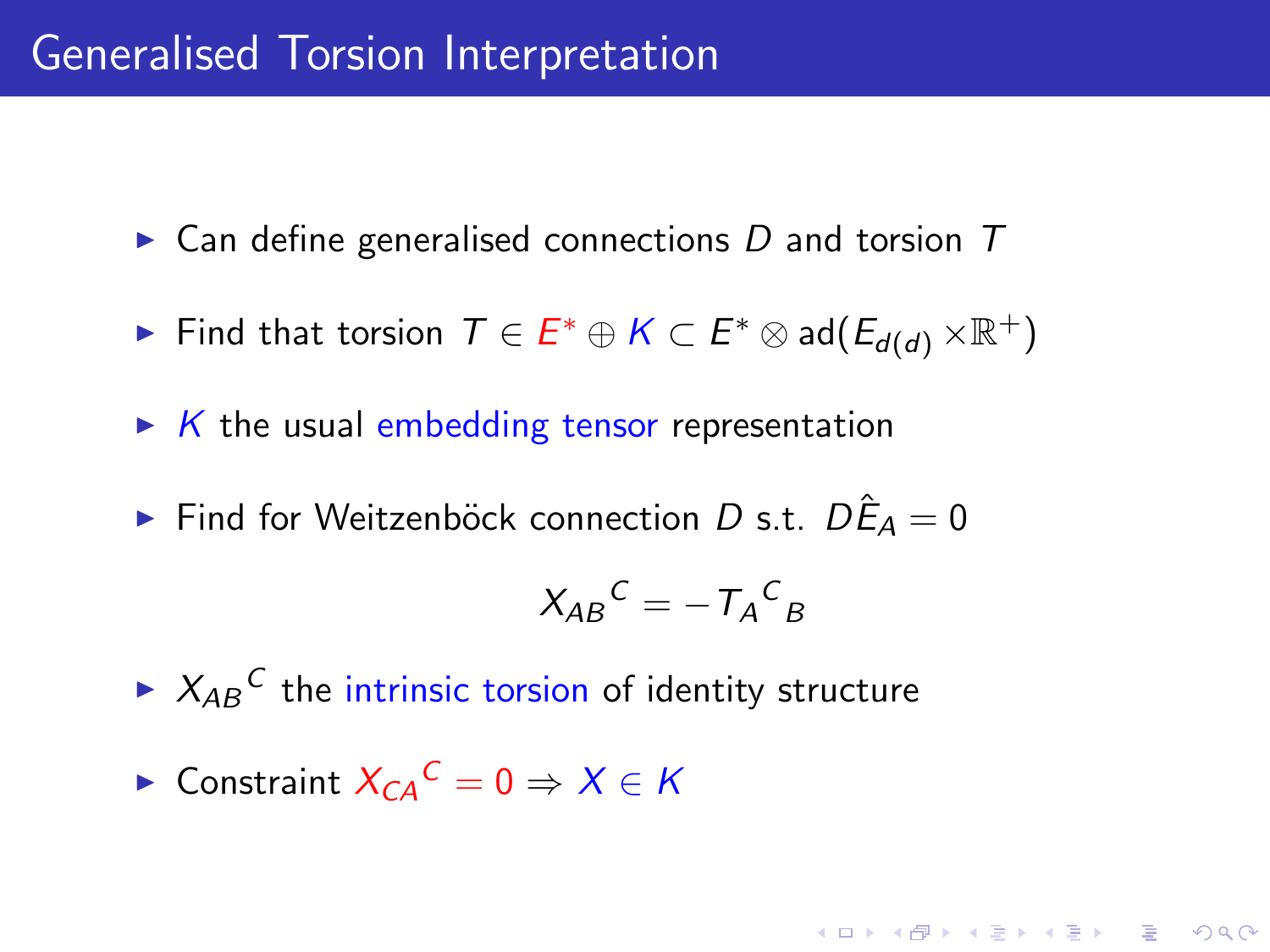- ►  $GL(d+1,\mathbb{R})$  generalised tangent space  $E \simeq \mathcal{T} \oplus \mathsf{\Lambda}^{d-2}\mathcal{T}^*$ is Leibnitz generalised parallelisable on any sphere  $\mathcal{S}^d$
- $\blacktriangleright$   $\{\hat{E}_{ij}\} =$  Globally defined basis for  $E$
- $\triangleright$  SO(d + 1) algebra in Dorfman derivative

$$
L_{\hat{E}_{ij}}\hat{E}_{kl} = R^{-1} \left( \delta_{ik}\hat{E}_{lj} - \delta_{il}\hat{E}_{kj} - \delta_{jk}\hat{E}_{li} + \delta_{jl}\hat{E}_{ki} \right)
$$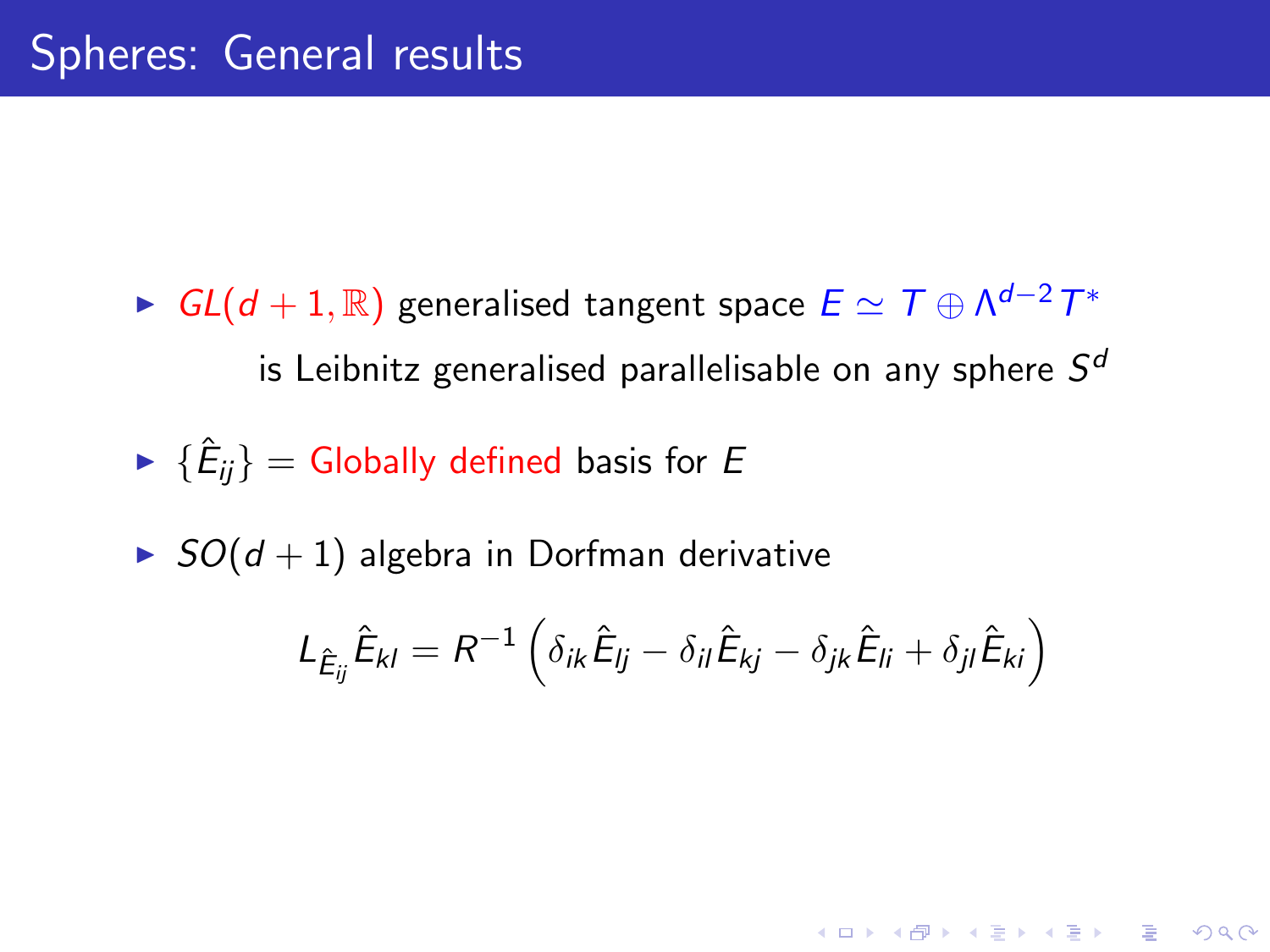# Spheres:  $S^7$  Example in 11D sugra

 $\blacktriangleright$  Full  $S^7$  reduction requires  $E_{7(7)}\times \mathbb{R}^+$  geometry

- $\blacktriangleright$   $\,56 \rightarrow 28 + 28'$  under  $SL(8,\mathbb{R})$  so two parts  $\hat{E}_A \rightarrow (\hat{E}_{ij}, \hat{E}'^{ij})$
- $\blacktriangleright$  Result: Frame  $\hat{E}_A$  with Leibnitz algebra

$$
L_{\hat{E}_{ij}} \hat{E}_{kl} = 2R^{-1} \left( \delta_{i[k} \hat{E}_{I]j} - \delta_{j[k} \hat{E}_{I]i} \right),
$$
  
\n
$$
L_{\hat{E}_{ij}} \hat{E}'_{kl} = 2R^{-1} \left( \delta_{i[k} \hat{E}'_{I]j} - \delta_{j[k} \hat{E}'_{I]i} \right),
$$
  
\n
$$
L_{\hat{E}'_{ij}} \hat{E}_{kl} = L_{\hat{E}'_{ij}} \hat{E}'_{kl} = 0
$$

 $\blacktriangleright$  Can also write under  $SU(8)$  decomposition  $\hat{E}_A\to (\hat{E}_{\alpha\beta}, \bar{\hat{E}}^{\alpha\beta})$ 

**KORKAR KERKER E VOOR**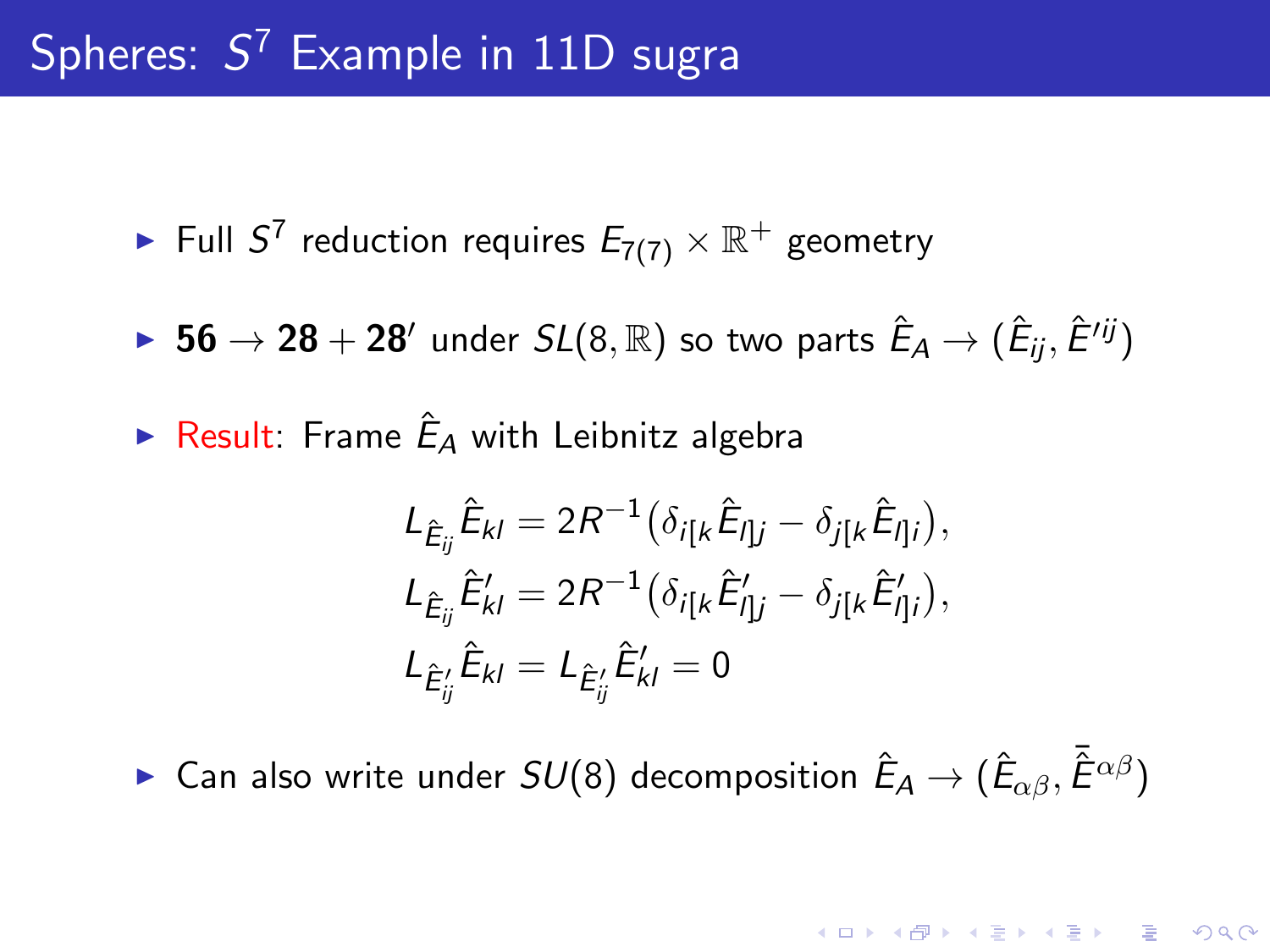- ►  $SL(4,\mathbb{R}) \sim SO(3,3)$  so this is  $\overline{E} \sim \overline{T} \oplus \overline{T}^*$  geometry
- $\blacktriangleright$  Here  $\hat{E}_A \rightarrow (\hat{E}^R_a, \hat{E}^L_{\bar{a}})$  under  $SO(3)\times SO(3)$
- Frame has a  $SO(3) \times SO(3)$  algebra

$$
L_{\hat{E}_{\delta}^{R}}\hat{E}_{b}^{R}=\tfrac{2}{R}\epsilon_{ab}{}^{c}\hat{E}_{c}^{R} \hspace{1cm} L_{\hat{E}_{\delta}^{L}}\hat{E}_{b}^{L}=\tfrac{2}{R}\epsilon_{\bar{a}\bar{b}}{}^{\bar{c}}\hat{E}_{\bar{c}}^{L}
$$

► Can express as left and right invariant vectors on  $S^3\sim SU(2)$ 

$$
\hat{E}_a^R = r_a + \rho_a - i_{r_a}B
$$

$$
\hat{E}_{\bar{a}}^L = l_{\bar{a}} - \lambda_{\bar{a}} - i_{l_{\bar{a}}}B
$$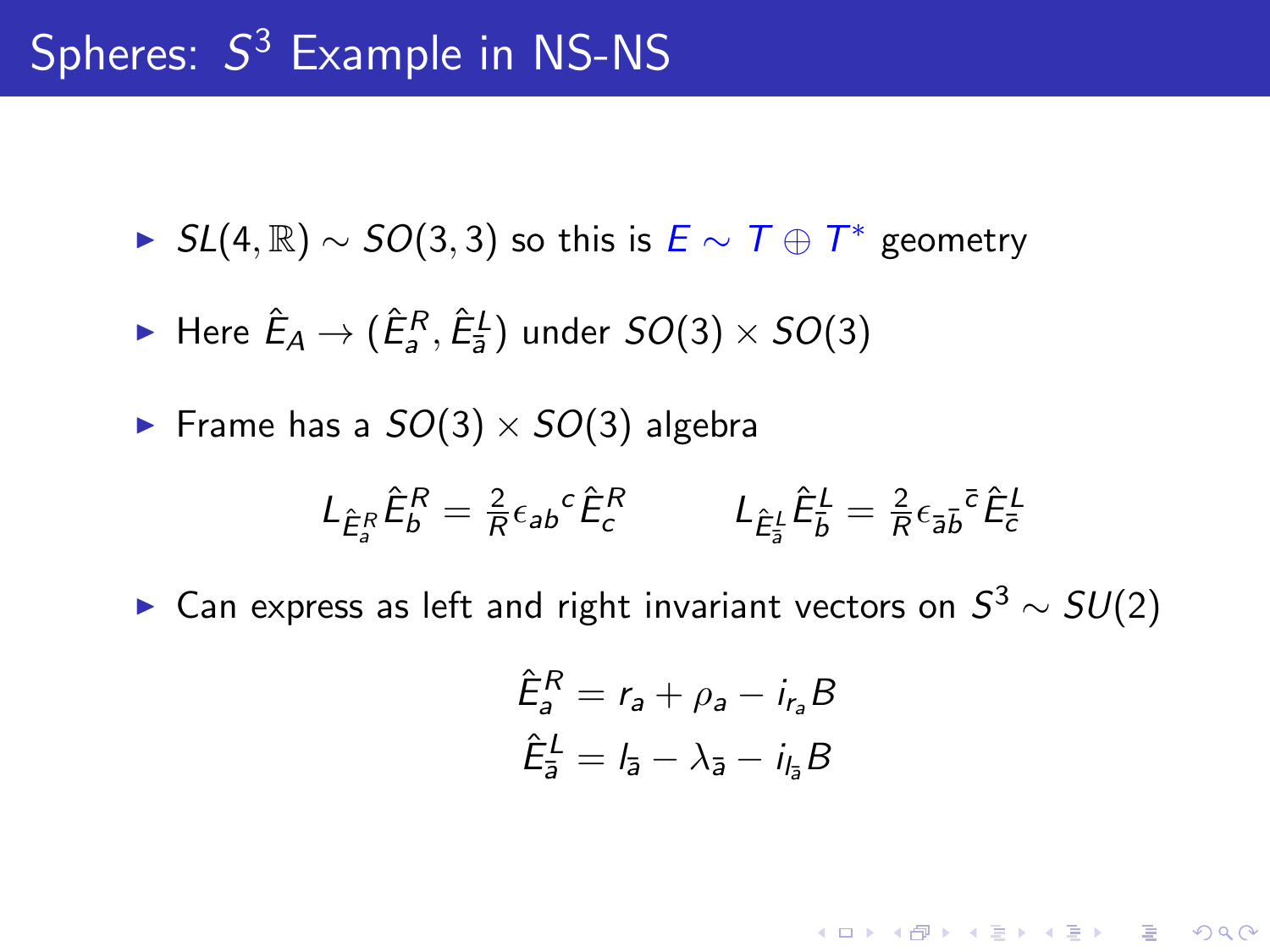- $\triangleright$  Some spaces admit more than one generalised parallelisation
- ▶ Ordinary Scherk-Schwarz is also a Generalised Scherk-Schwarz
- ► E.g.) on  $S^3 \cong SU(2)$  can build basis for  $E \simeq T \oplus T^*$

$$
\hat{E}_a = \hat{e}_a + i_{\hat{e}_a} B
$$

$$
\hat{E}^a = e^a
$$

KID KA KERKER E VOOR

- $\triangleright$  This gives only an  $SU(2)$  gauging, before had  $SO(4)$
- $\triangleright$  Different generalised parallelisations give different gaugings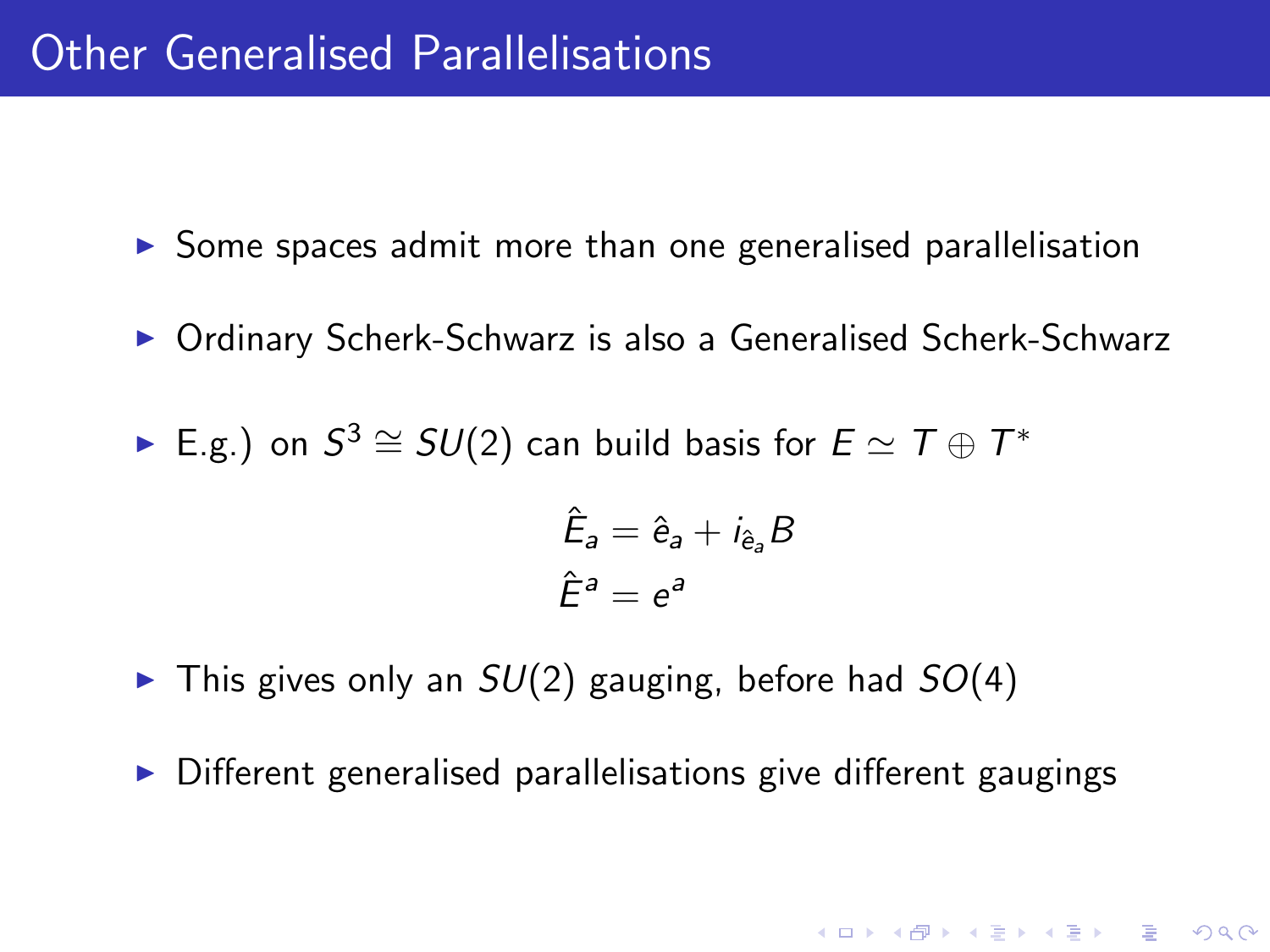$\triangleright$  To realise new  $SO(8)$  gauging, need a frame satisfying

$$
L_{\hat{E}_{ij}}\hat{E}_{kl} = 2R^{-1}\cos\omega\left(\delta_{i[k}\hat{E}_{lj} - \delta_{j[k}\hat{E}_{lj]}\right),
$$
  
\n
$$
L_{\hat{E}_{ij}}\hat{E}_{kl}' = 2R^{-1}\cos\omega\left(\delta_{i[k}\hat{E}_{lj}' - \delta_{j[k}\hat{E}_{lj}']\right),
$$
  
\n
$$
L_{\hat{E}_{ij}'}\hat{E}_{kl} = -2R^{-1}\sin\omega\left(\delta_{i[k}\hat{E}_{lj} - \delta_{j[k}\hat{E}_{lj]}\right),
$$
  
\n
$$
L_{\hat{E}_{ij}'}\hat{E}_{kl}' = -2R^{-1}\sin\omega\left(\delta_{i[k}\hat{E}_{lj}' - \delta_{j[k}\hat{E}_{lj}']\right),
$$

**K ロ ▶ K @ ▶ K 할 X X 할 X 및 할 X X Q Q O** 

Also  $G(\hat{E}_A, \hat{E}_B) = \delta_{AB}$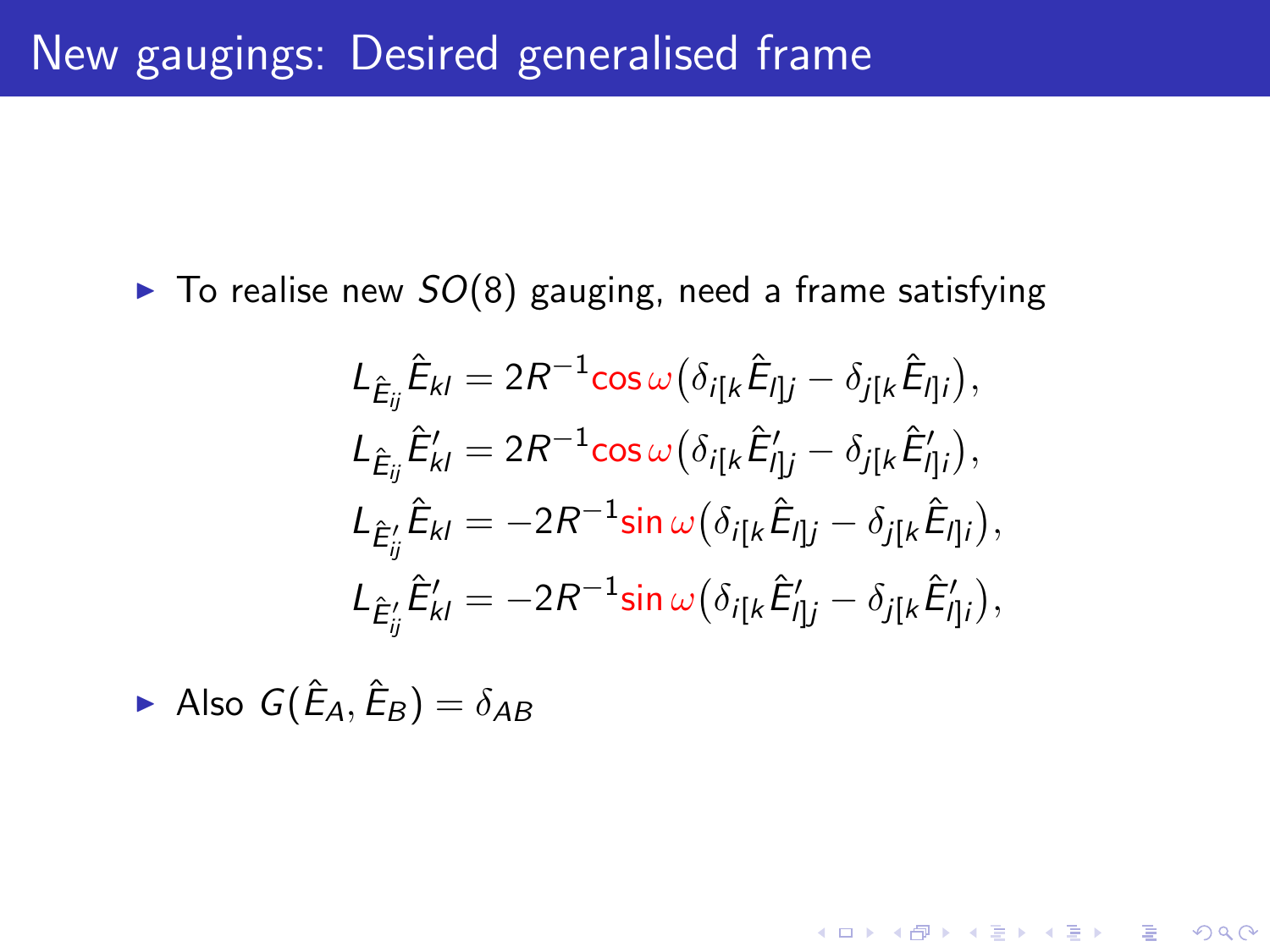- All gaugings have  $N = 8$  AdS<sub>4</sub> vacuum
- $\triangleright$  (Locally) geometric uplift must be  $N = 8$  (maximal SUSY)  $\Rightarrow$   $\sf local$   ${\sf geometry}$  is  $\sf AddS_4 \times S^7$  [Figueroa-O'Farrill & Papadopoulos '02]

 $\blacktriangleright$  This fixes generalised metric  $G=G^{(S^7)}$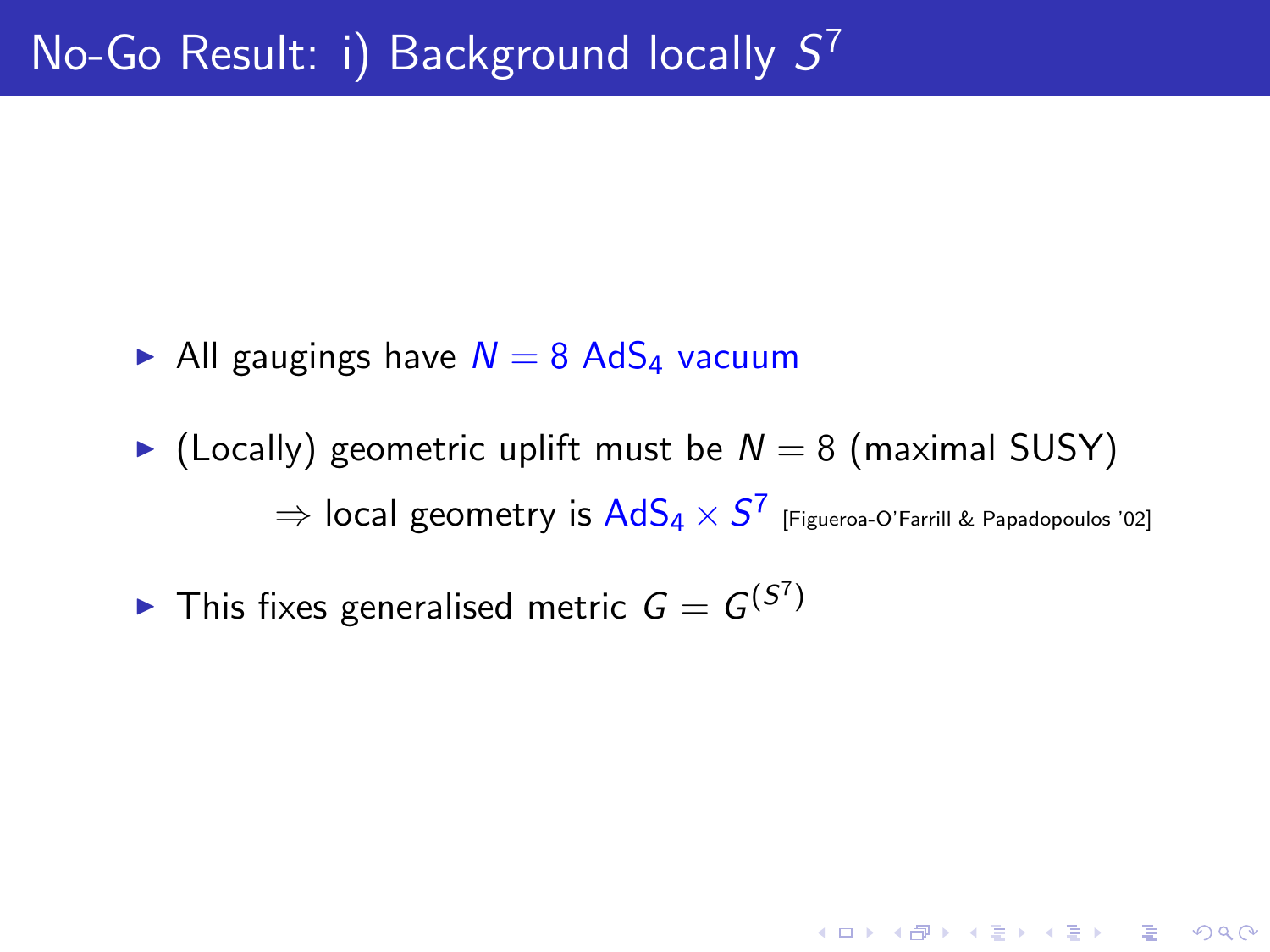Write:

$$
\hat{E}_A = u_A + \dots \qquad \qquad \hat{F}_A^{(S^7)} = v_A + \dots
$$

Frame algebra ⇒

$$
\blacktriangleright u_A \not\equiv 0
$$

$$
\blacktriangleright
$$
  $L_{\hat{E}_A}G = 0 \Rightarrow u_A$  are Killing vectors

• Further 
$$
u_{\alpha\beta} = e^{i\omega} v_{\alpha\beta}
$$
  $\alpha, \beta$  are  $SU(8)$  indices

K ロ ▶ K @ ▶ K 할 ▶ K 할 ▶ | 할 | ⊙Q @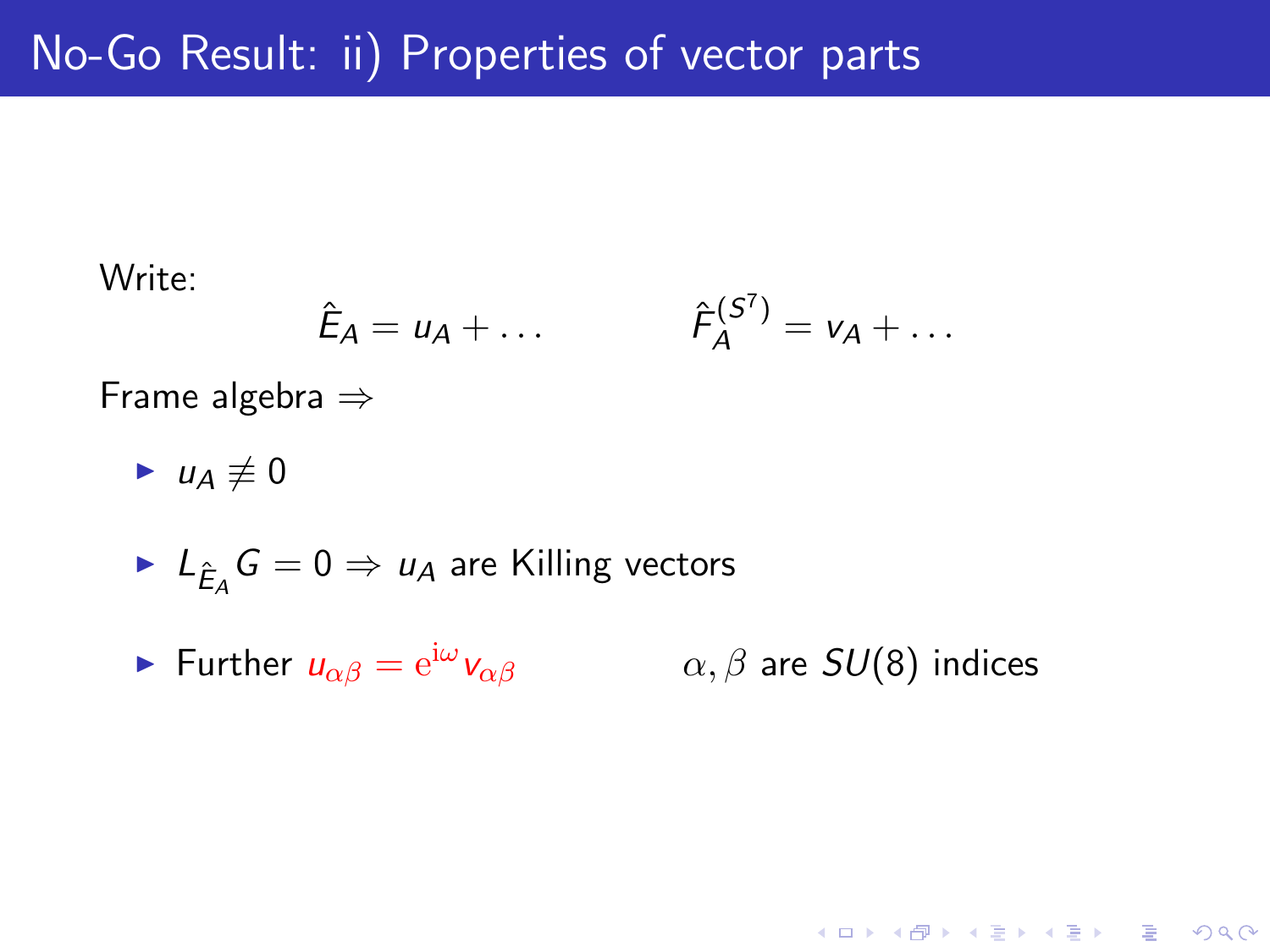$$
\triangleright \ \ G = G^{(S^7)} \Rightarrow \exists U_{\alpha}{}^{\beta} \in SU(8) \text{ s.t.}
$$

$$
\hat{E}_{\alpha\alpha'} = U_{\alpha}{}^{\beta} U_{\alpha'}{}^{\beta'} \hat{F}_{\beta\beta'}^{(S^7)}
$$

$$
\blacktriangleright \text{ But this} \Rightarrow u_{\alpha\alpha'} = e^{i\omega} v_{\alpha\alpha'} = U_{\alpha}{}^{\beta} U_{\alpha'}{}^{\beta'} v_{\beta\beta'}
$$

- ► This has no solutions for  $\omega \in (0, \pi/8)$
- $\blacktriangleright\Rightarrow$  there is no  $\hat{E}_A$  which locally realises new gaugings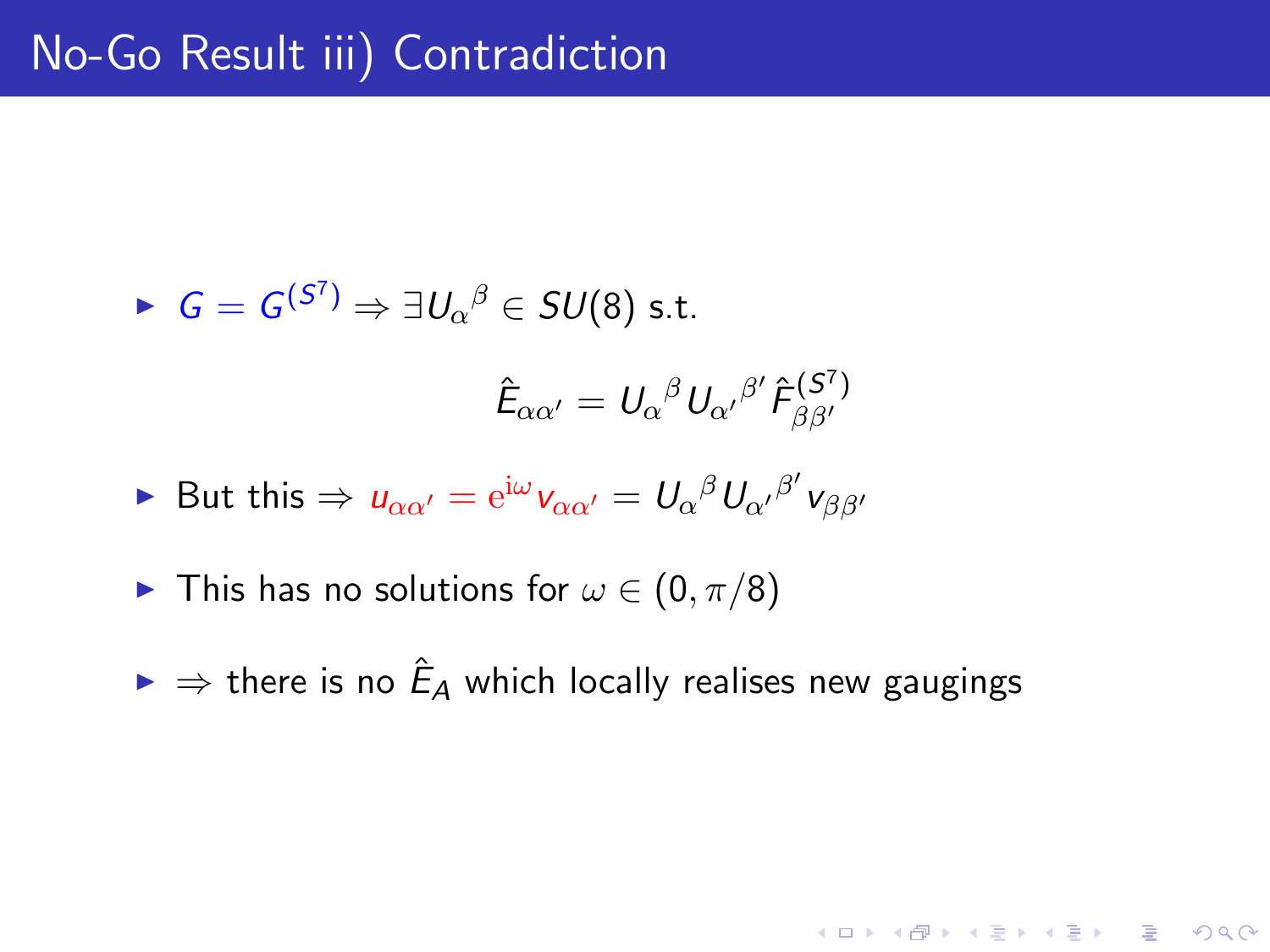- $\triangleright$   $\exists$  SO(4) gaugings of 7d N = 1 sugra for  $\omega \in [0, \pi/4]$
- $\blacktriangleright$   $\omega = \pi/4$  case  $\leftrightarrow$  Type I on  $S^3$  with  $H_3$  flux
- ► Working in  $O(3,3)$  geometry  $E \sim T \oplus T^*$  need

$$
L_{\hat{\mathcal{E}}_{\mathcal{S}}^R} \hat{\mathcal{E}}_{\mathcal{b}}^R = \frac{2}{R} \epsilon_{ab}{}^c \hat{\mathcal{E}}_{\mathcal{c}}^R \qquad L_{\hat{\mathcal{E}}_{\mathcal{S}}^L} \hat{\mathcal{E}}_{\mathcal{b}}^L = \frac{2}{R} (\cot \omega) \epsilon_{\bar{a} \bar{b}}{}^{\bar{c}} \hat{\mathcal{E}}_{\bar{c}}^L
$$

- $\blacktriangleright$   $S^3$  parallelisation explicitly known...
- $\blacktriangleright$  View  $S^3$  as Hopf fibration  $S^1\to S^3\to S^2$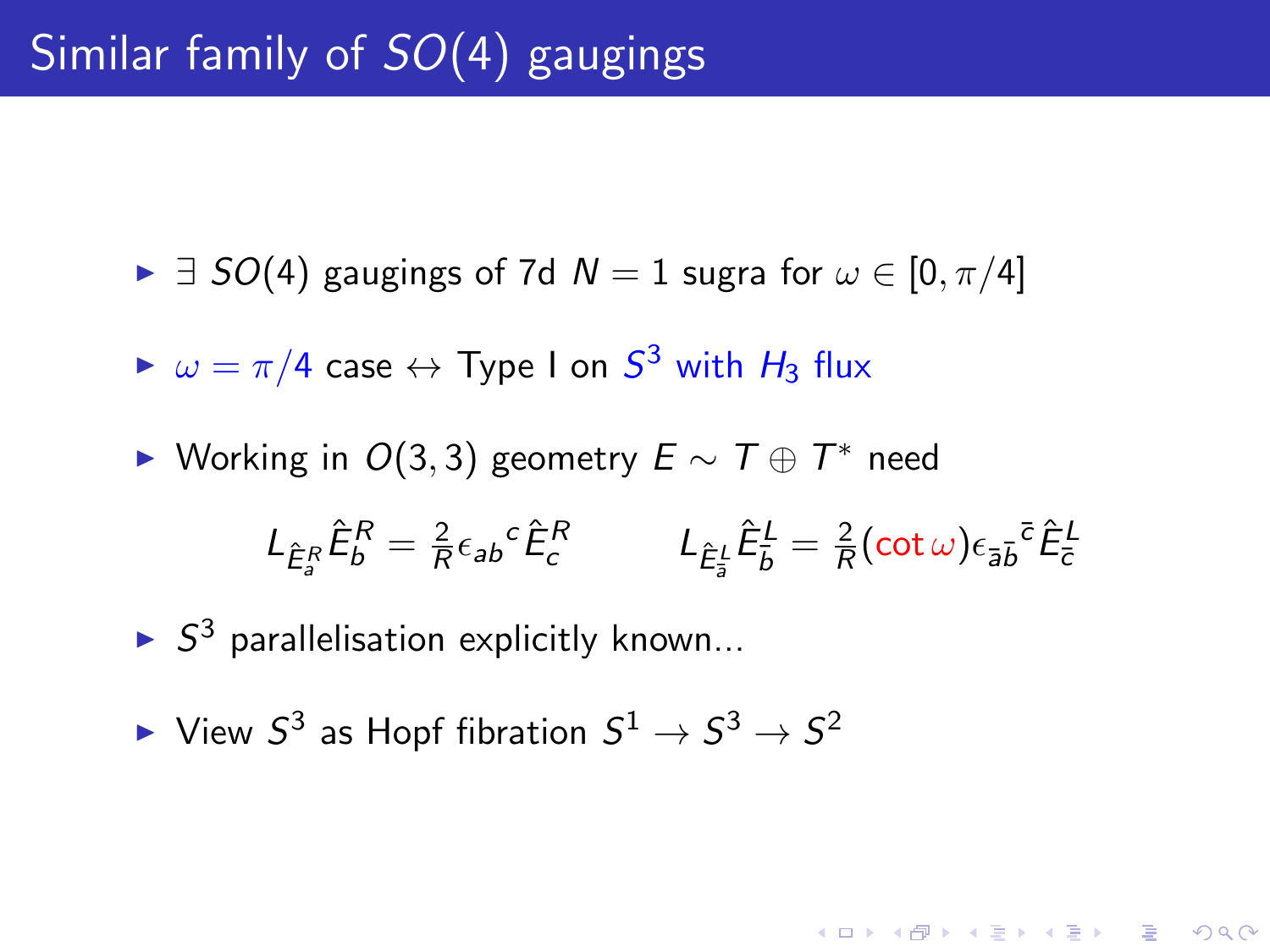# $S^3$  frame

$$
\hat{F}_{+}^{R} = e^{i\phi} \Big[ \left( 2R^{-1}\partial_{\theta} + \frac{1}{2}Rd\theta \right) \n+ i \cot \theta \left( 2R^{-1}\partial_{\phi} - \frac{1}{2}Rd\phi \right) - i \csc \theta \left( 2R^{-1}\partial_{\psi} + \frac{1}{2}Rd\psi \right) \Big],
$$
\n
$$
\hat{F}_{3}^{R} = 2R^{-1}\partial_{\phi} + \frac{1}{2}Rd\phi,
$$

#### and

$$
\hat{F}_{+}^{L} = e^{-i\psi} \left[ \left( 2R^{-1}\partial_{\theta} - \frac{1}{2}R d\theta \right) + i \csc \theta \left( 2R^{-1}\partial_{\phi} - \frac{1}{2}R d\phi \right) - i \cot \theta \left( 2R^{-1}\partial_{\psi} + \frac{1}{2}R d\psi \right) \right],
$$
  

$$
\hat{F}_{3}^{L} = 2R^{-1}\partial_{\psi} - \frac{1}{2}R d\psi,
$$

►  $(\theta, \phi)$  coords on  $S^2$  base.  $\psi \sim \psi + 4\pi$  Hopf fibre coord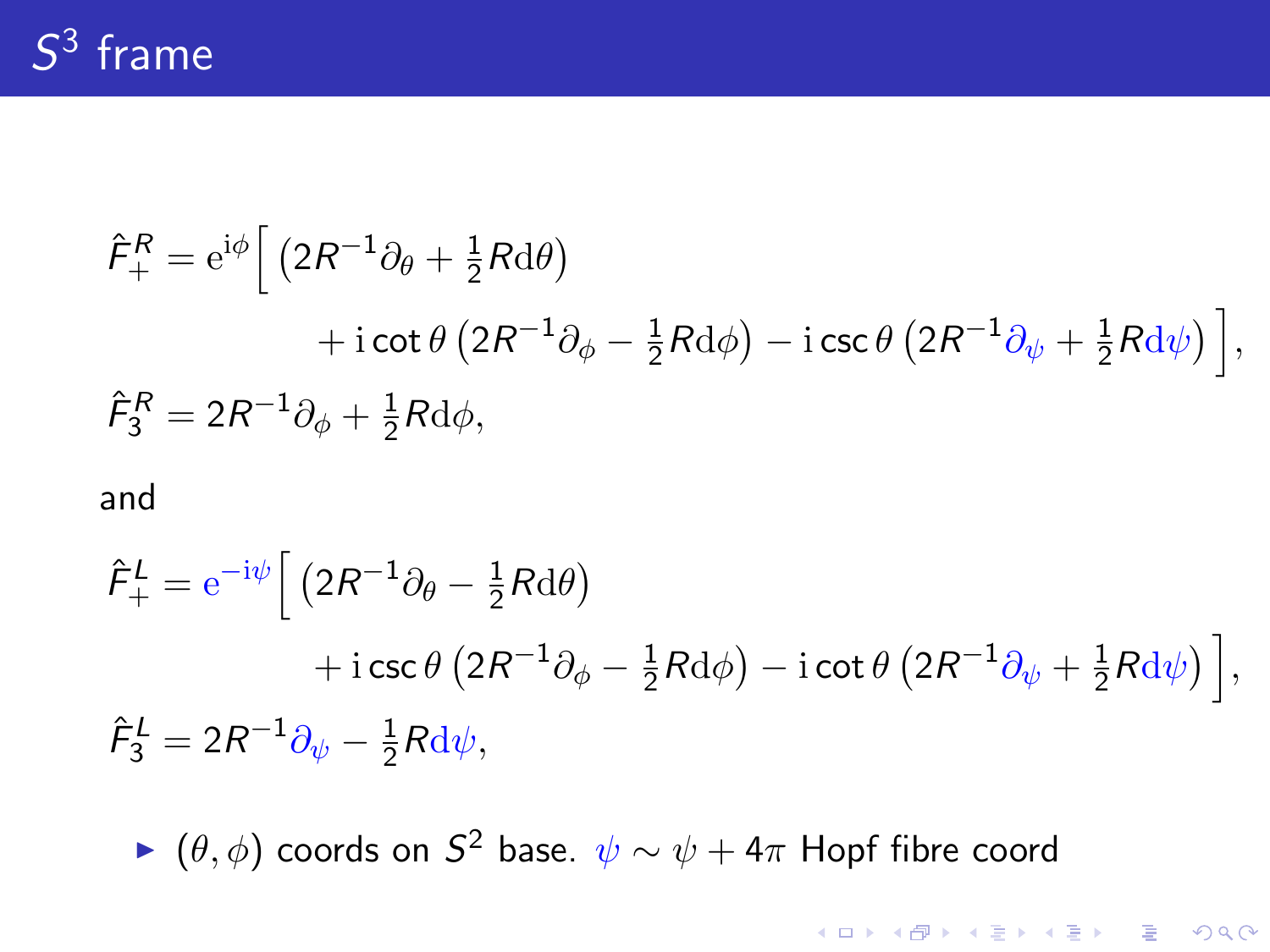# T duality and dual coordinate

- $\blacktriangleright$  T dualise along Hopf fibre
- $\blacktriangleright$   $S^3$  with  $q$  units  $H_3$  flux  $\leftrightarrow$   $S^3/\mathbb{Z}_q$  with one unit  $H_3$  flux
- ► Hopf fibre of  $S^3/\mathbb{Z}_q$  has dual coordinate  $\tilde{\psi}\sim \tilde{\psi}+\frac{4\pi}{g}$ q
- $\blacktriangleright$  Vectors  $\hat{\digamma}^L$  not globally defined on  $S^3/\mathbb{Z}_q$  $\rightarrow$  appears no global frame and less SUSY
- $\blacktriangleright$  But still have  $S^3$  frame depending on dual coordinate  $\psi$
- ▶ Suggests should look at geometry on a correspondence space

$$
S^1_\psi \times S^1_{\tilde\psi} \to X_4 \stackrel{\pi}{\to} S^2
$$

**AD A 4 4 4 5 A 5 A 5 A 4 D A 4 D A 4 PM**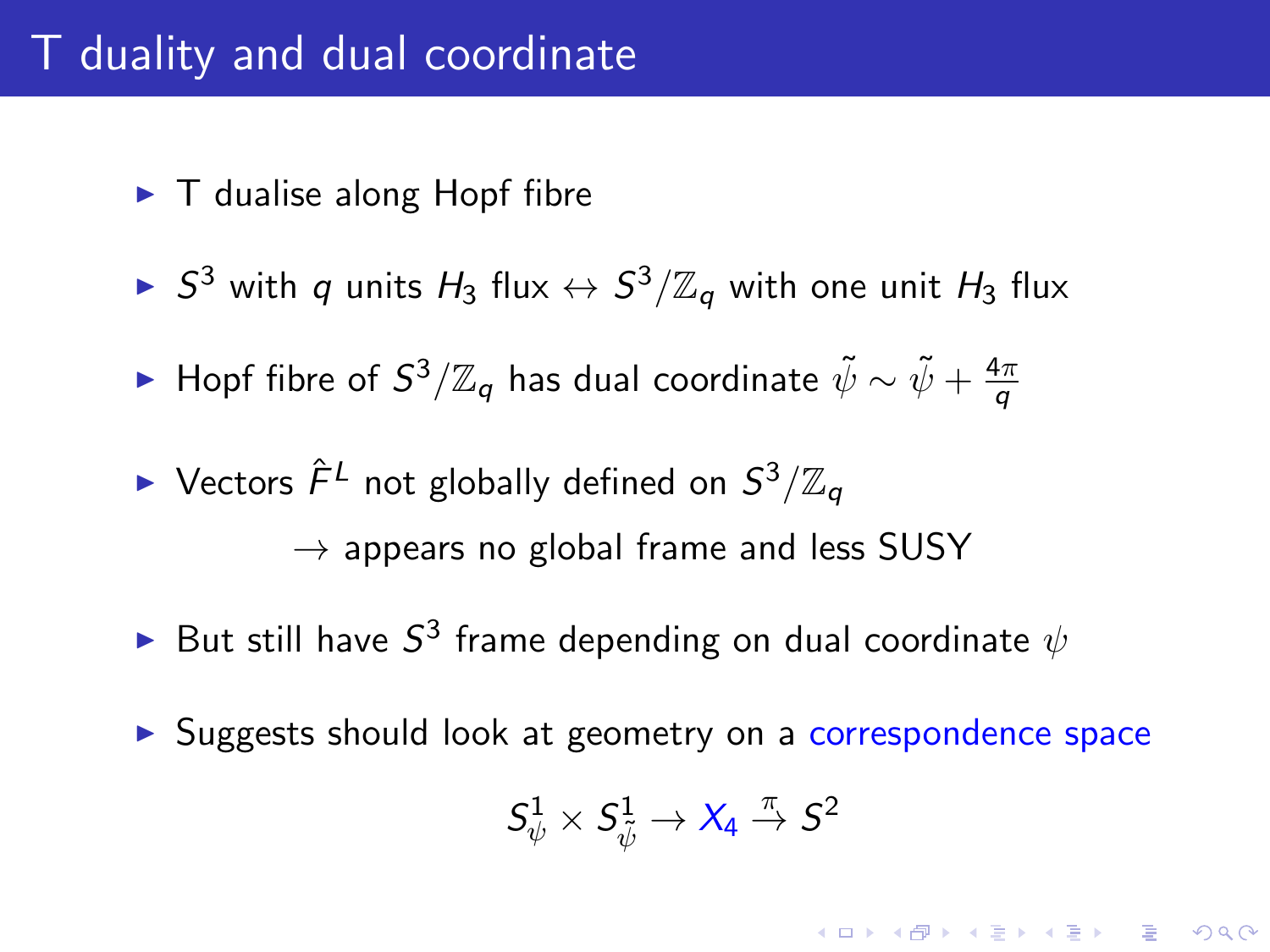## T fold double geometry: Informal version

- ► Work in coordinates  $(\theta, \phi, \psi, \tilde{\psi})$  on  $X_4$
- $\blacktriangleright$  Identify  $\frac{R}{2}\mathrm{d}\psi\rightarrow\frac{2}{R}\partial_{\tilde{\psi}}$  in generalised vectors

▶ So 
$$
V^M = (v^\theta, v^\phi, v^\psi, v^{\tilde{\psi}}, \lambda_\theta, \lambda_\phi)
$$

- ► Set  $\partial_M = (\partial_\theta, \partial_\phi, \partial_\psi, \partial_{\tilde{\psi}}, 0, 0)$  and allow  $\tilde{\psi}$  dependence
- $\triangleright$  Define generalised Lie derivative via usual DFT expression

$$
L_V W^M = V^N \partial_N W^M + \left( \partial^M V^N - \partial^N V^M \right) W_N
$$

KID KA KERKER E VOOR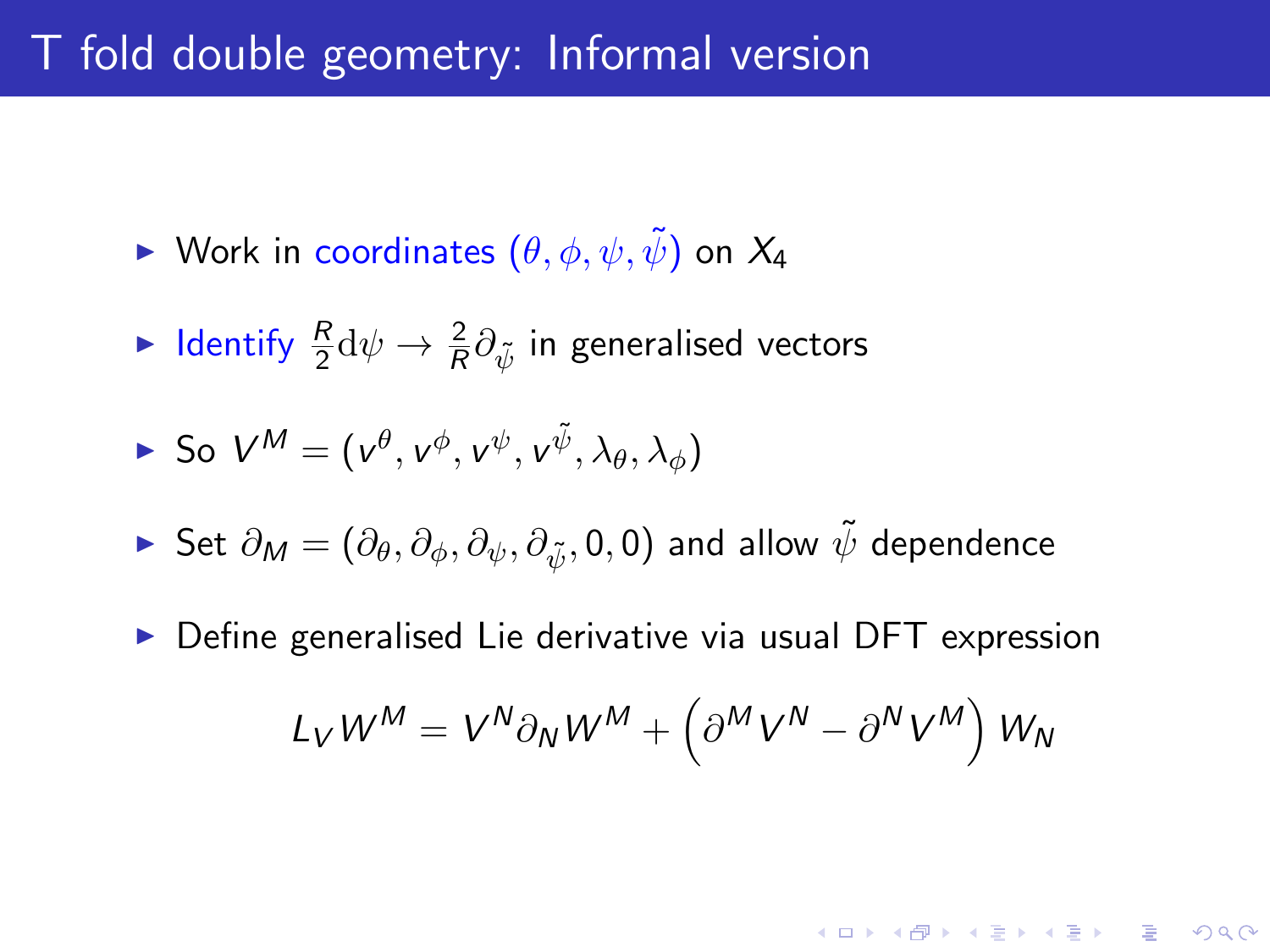$\triangleright$  Define a generalised tangent space on  $X_4$ 

$$
\pi^*(T^*S^2)\to E\to TX_4
$$

- $\triangleright$  Possible to define  $O(3, 3)$  metric, generalised Lie derivative etc.
- $\blacktriangleright$  Manifest covariance only under  $\rightarrow$  diffeo  $+$  gauge on  $S^2$  $\rightarrow U(1) \times U(1)$  gauge transformations of  $\psi$  and  $\tilde{\psi}$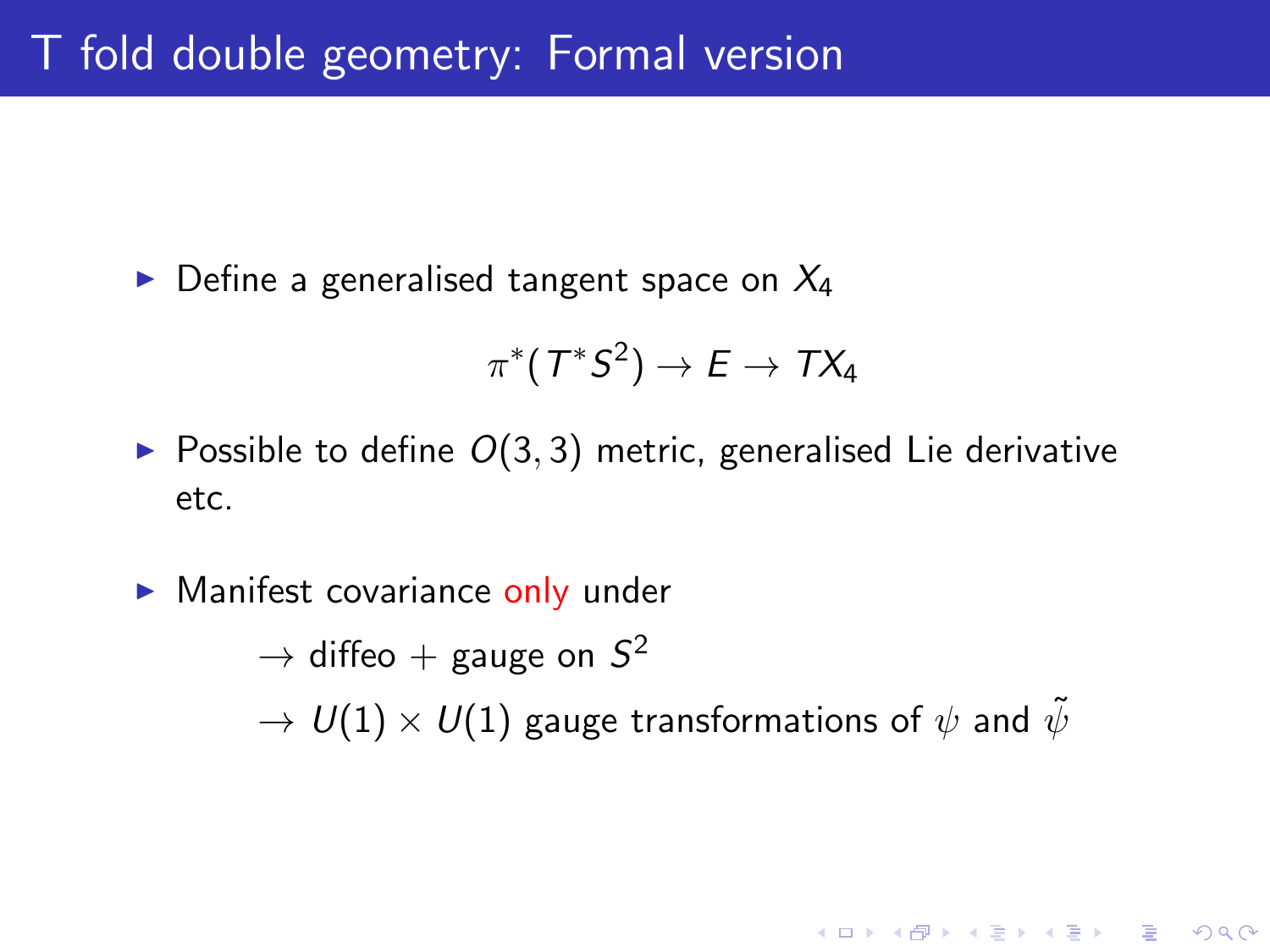- $\blacktriangleright$  Take quotient by  $\psi$  or  $\tilde{\psi} \to S^3$  or  $S^3/\mathbb{Z}_q$
- $\triangleright$  Connection 1-forms  $\tilde{A}$  or A for the Hopf fibres  $\rightarrow$  *B*-field component  $B = \tilde{A} \wedge d\psi$  or  $B = A \wedge d\tilde{\psi}$

K ロ ▶ K @ ▶ K 할 > K 할 > 1 할 > 1 이익어

► Bundle E on  $X_4 \rightarrow$  Generalised tangent space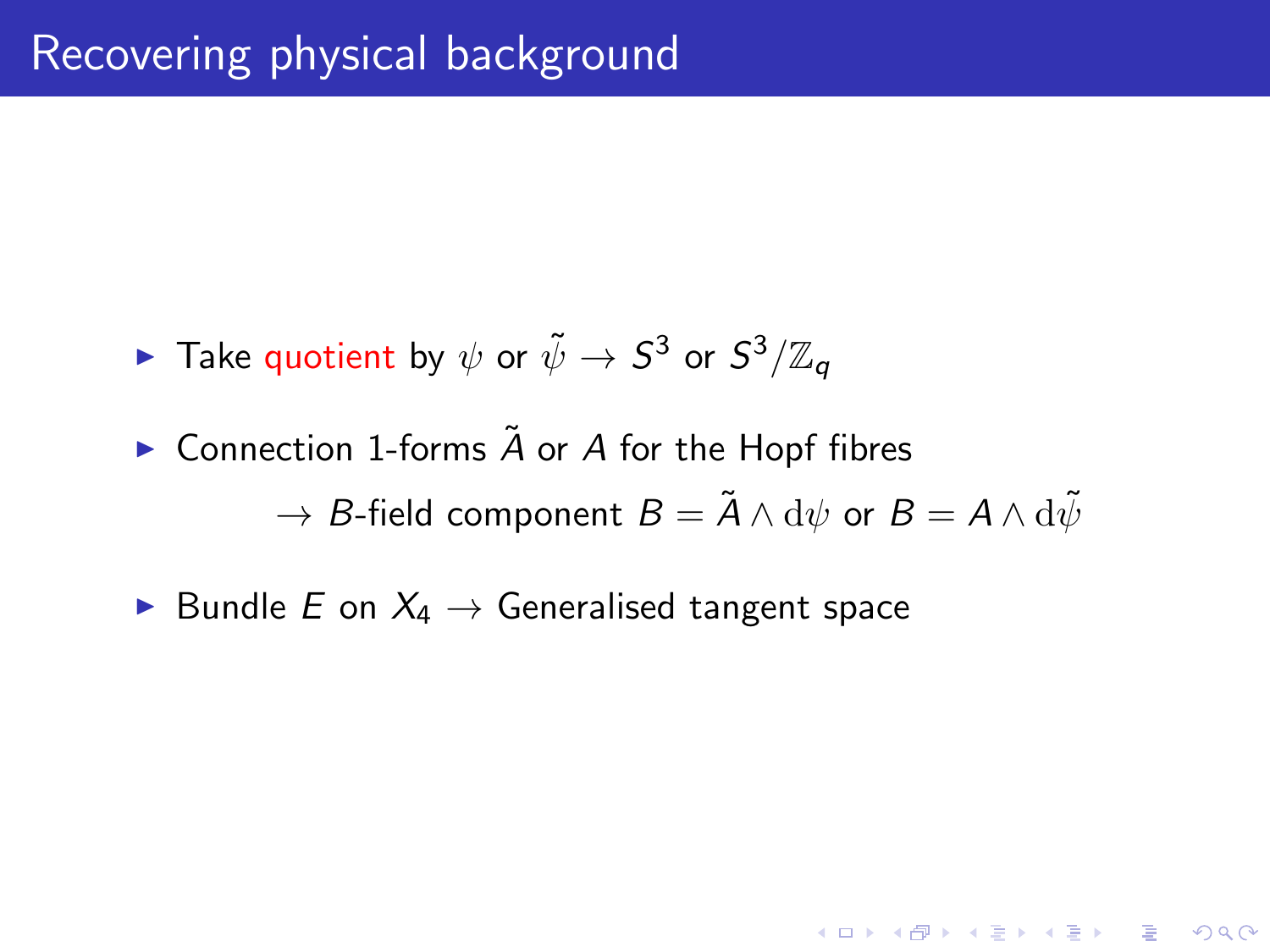# Natural generalisation of  $S^3$  frame

- **In Consider frames depending on both**  $\psi$  **and**  $\psi$
- $\blacktriangleright$  E.g. could modify "left frame" to

$$
\hat{E}_{+}^{L} = e^{-i(\mathbf{a}\psi + \mathbf{b}\tilde{\psi})} \Big[ \left( 2R^{-1}\partial_{\theta} - \frac{1}{2}R \mathrm{d}\theta \right) \n+ i \csc \theta \left( 2R^{-1}\partial_{\phi} - \frac{1}{2}R \mathrm{d}\phi \right) - i \cot \theta 2R^{-1} \left( \partial_{\psi} + \partial_{\tilde{\psi}} \right) \Big]
$$
\n
$$
\hat{E}_{3}^{L} = 2R^{-1} \left( \partial_{\psi} - \partial_{\tilde{\psi}} \right).
$$

**K ロ ▶ K @ ▶ K 할 X X 할 X 및 할 X X Q Q O** 

 $\blacktriangleright$  This works:

If  $a + b = 1 \rightarrow$  Gauge algebra with  $\cot \omega = a - b$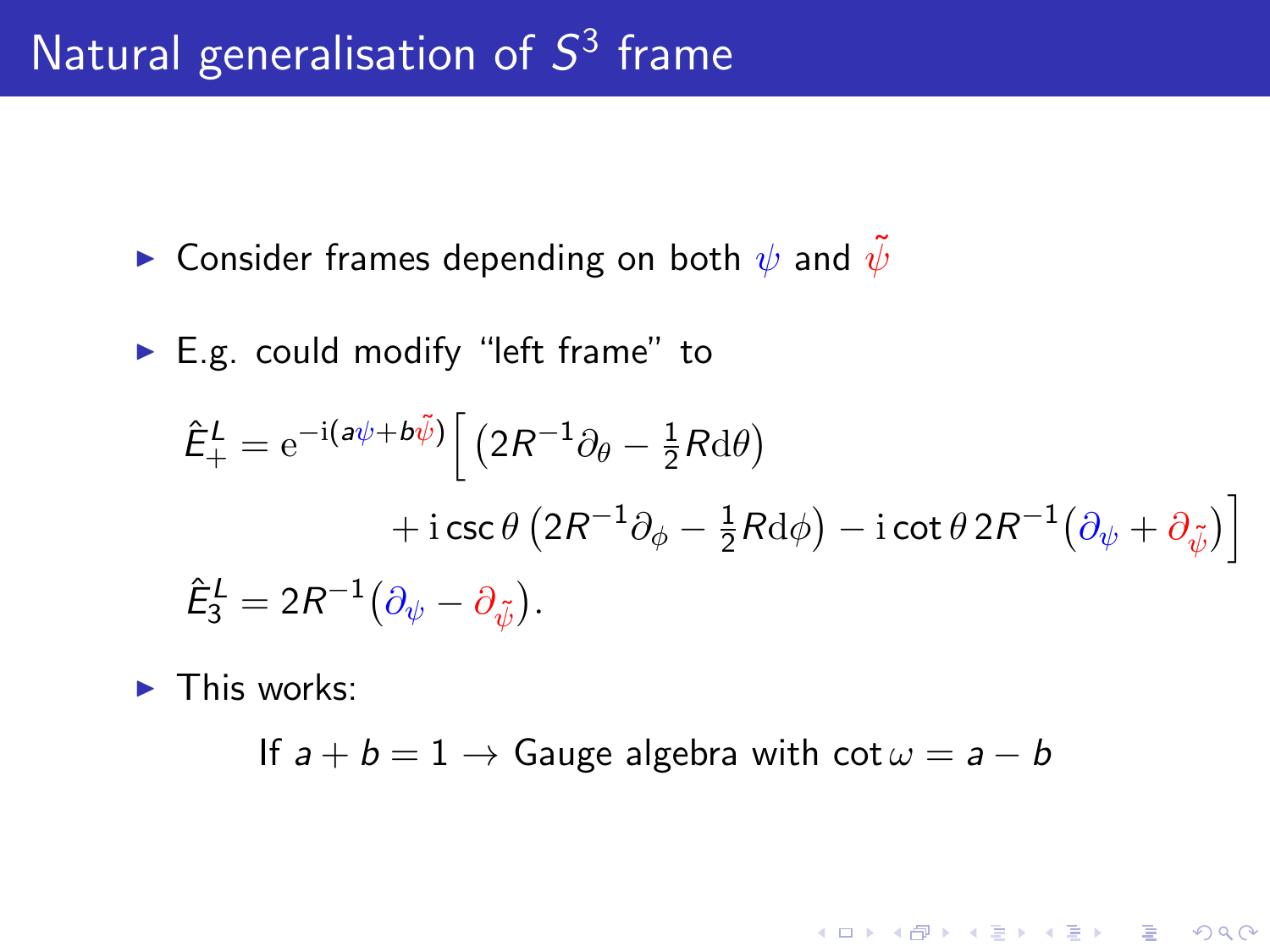► Frame is globally defined if  $a \in \mathbb{Z}$  and  $\frac{b}{q} \in \mathbb{Z}$  $\rightarrow$  Discrete set cot  $\omega = 1 - 2nq$  for  $n \in \mathbb{Z}$ 

► Have 
$$
\partial_{\psi}\partial_{\tilde{\psi}}(e^{-a\psi - b\tilde{\psi}}) \neq 0
$$

 $\rightarrow$  Violates both strong and weak constraints of DFT

► Generalised metric for  $\hat{E}_A$  same as for  $S^3$  (geometric!)

 $\rightarrow$  non-geometry appears at other points in moduli space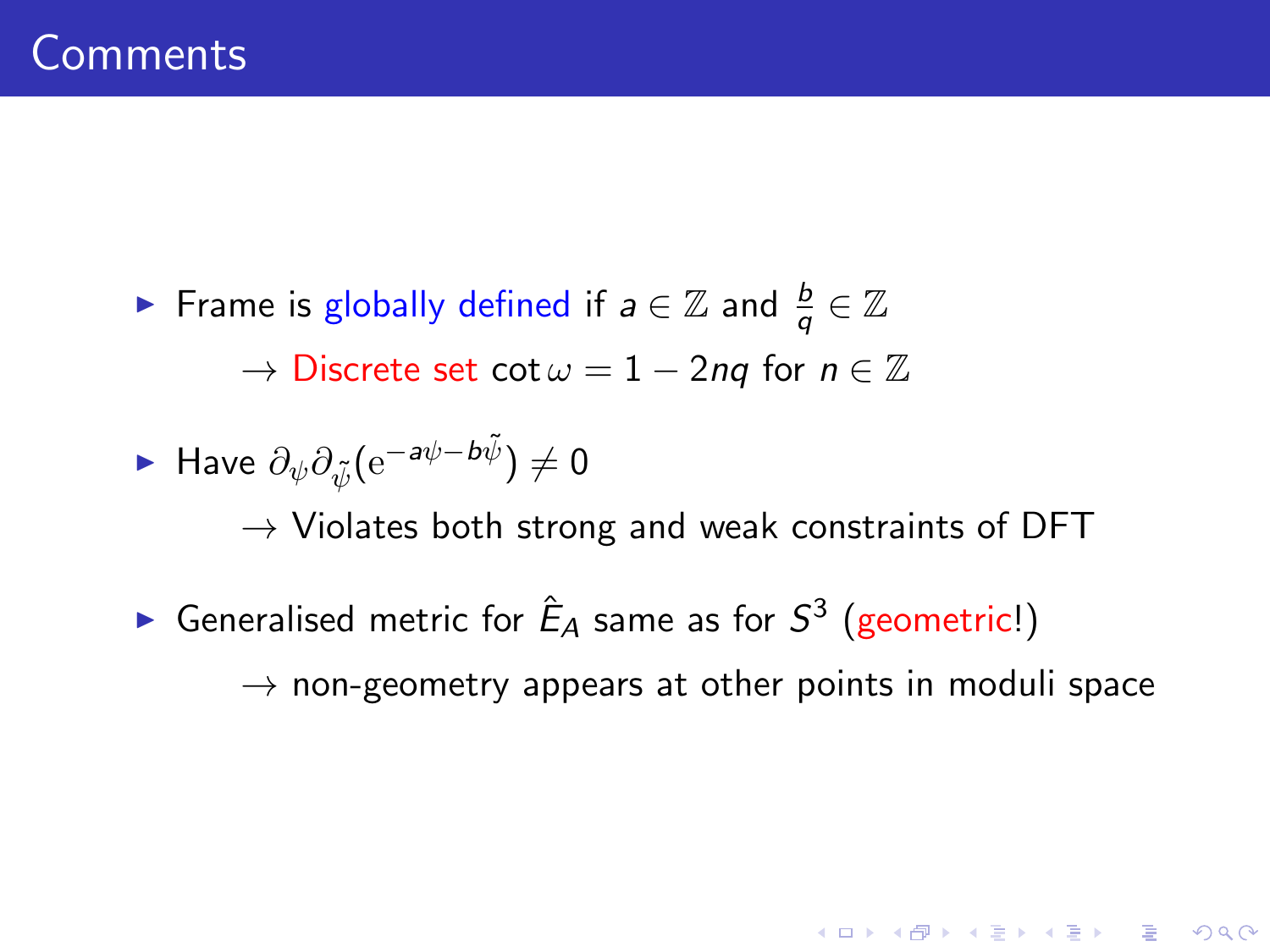- ► Embedding tensor ≅ torsion of generalised Weitzenböck
- $\blacktriangleright$  Given  $\hat{E}_A = U_A{}^B \hat{\mathcal{F}}_B$  the two connections are related by

$$
D'_A = D_A + K_A \qquad K_A = -U^{-1}\partial_A U
$$

 $\blacktriangleright$  If write new frame as rotation of old, then new torsion is

$$
\mathcal{T}(D') = \mathcal{T}(D) + \mathcal{T}(K)
$$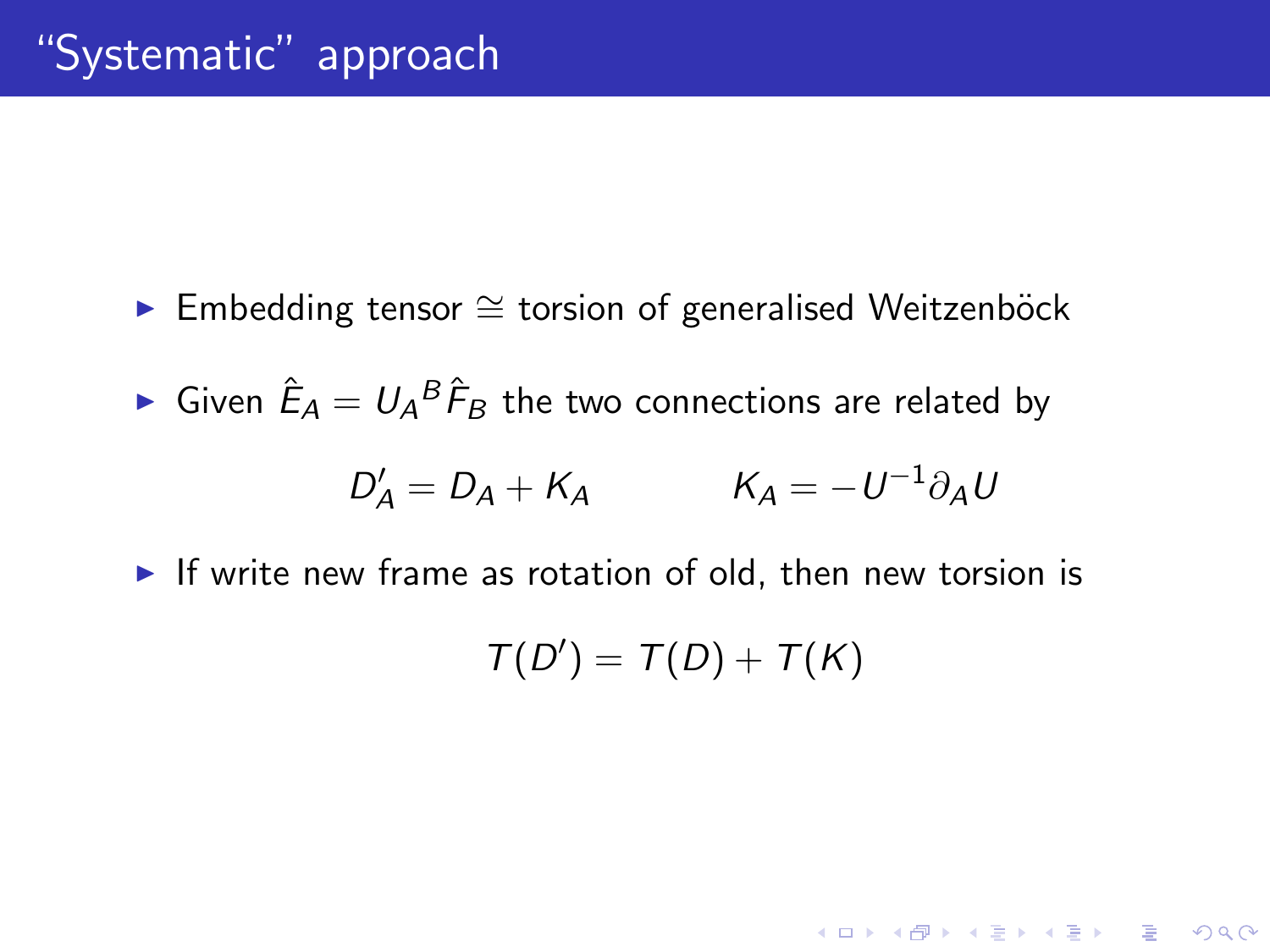# "Systematic" approach

► Fibonacci breaks isometry group of 
$$
S^3
$$
  
\n
$$
SU(2)_R \times SU(2)_L \rightarrow SU(2)_R \times U(1)_H
$$

 $\blacktriangleright$   $U(1)_H$  acts on frame  $\hat{\digamma}_A$  simply by

$$
\hat{F}^{\mathcal{L}}_{+}\rightarrow \hat{E}^{\mathcal{L}}_{+}=\mathrm{e}^{\mathrm{i}f}\hat{F}^{\mathcal{L}}_{+}
$$

Say we choose  $f=\frac{1}{2}$  $\frac{1}{2} \mathsf{c}(\psi - \tilde{\psi})$  then

> $\hat{F}_A(f) = \begin{cases} 2c/R & \text{for } \hat{F}_3^L \ (\leftarrow \text{ singlet of } SO(3)_R \times U(1)_H) \end{cases}$ 0 otherwise

► Frame  $\hat{\mathsf{E}}_\mathsf{A}$  gives  $\cot \omega = 1 - c = 1 - 2q$ n (Same as before)

**KORK ERKER ADE YOUR**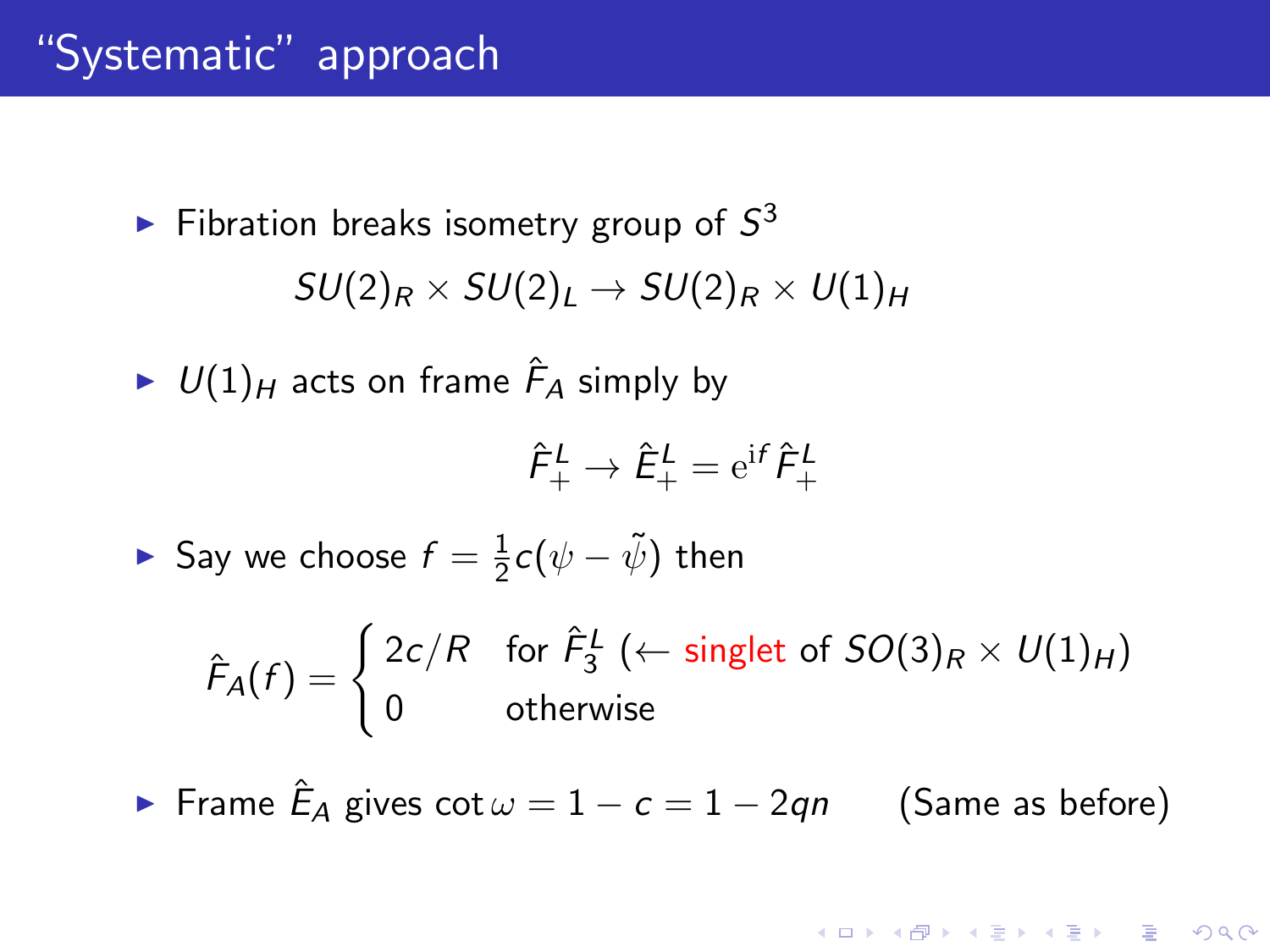$\blacktriangleright$  View  $S^7$  as Hopf fibration  $S^1\to S^7\to \mathbb{CP}^3$  $\rightarrow$  Fibres preserving isometries  $SU(4) \times U(1)_H \subset SO(8)$ 

 $\blacktriangleright$   $SU(4)\times U(1)_H$  singlet parts of  $S^7$  frame involve only

$$
R^{-1}\partial_{\psi} + R^{5} \mathrm{d} \psi \wedge \tfrac{1}{2} \omega^{2} \qquad \quad R^{2} \omega + R \mathrm{d} \psi \otimes \mathrm{vol}_{g}
$$

 $\blacktriangleright$  Introduce extended coordinates

$$
R^{-1}\frac{\partial}{\partial \psi} = R^{-1}\frac{\partial}{\partial \psi_0}, \qquad R^2\omega = R^{-1}\frac{\partial}{\partial \psi_2},
$$
  

$$
\frac{1}{2}R^5 d\psi \wedge \omega^2 = R^{-1}\frac{\partial}{\partial \psi_4}, \qquad R d\psi \otimes \text{vol}_{S^7} = R^{-1}\frac{\partial}{\partial \psi_6}.
$$

**KORK ERKER ADE YOUR** 

 $\blacktriangleright$  Extended geometry  $\mathcal{T}^4 \to X_{10} \to \mathbb{CP}^3$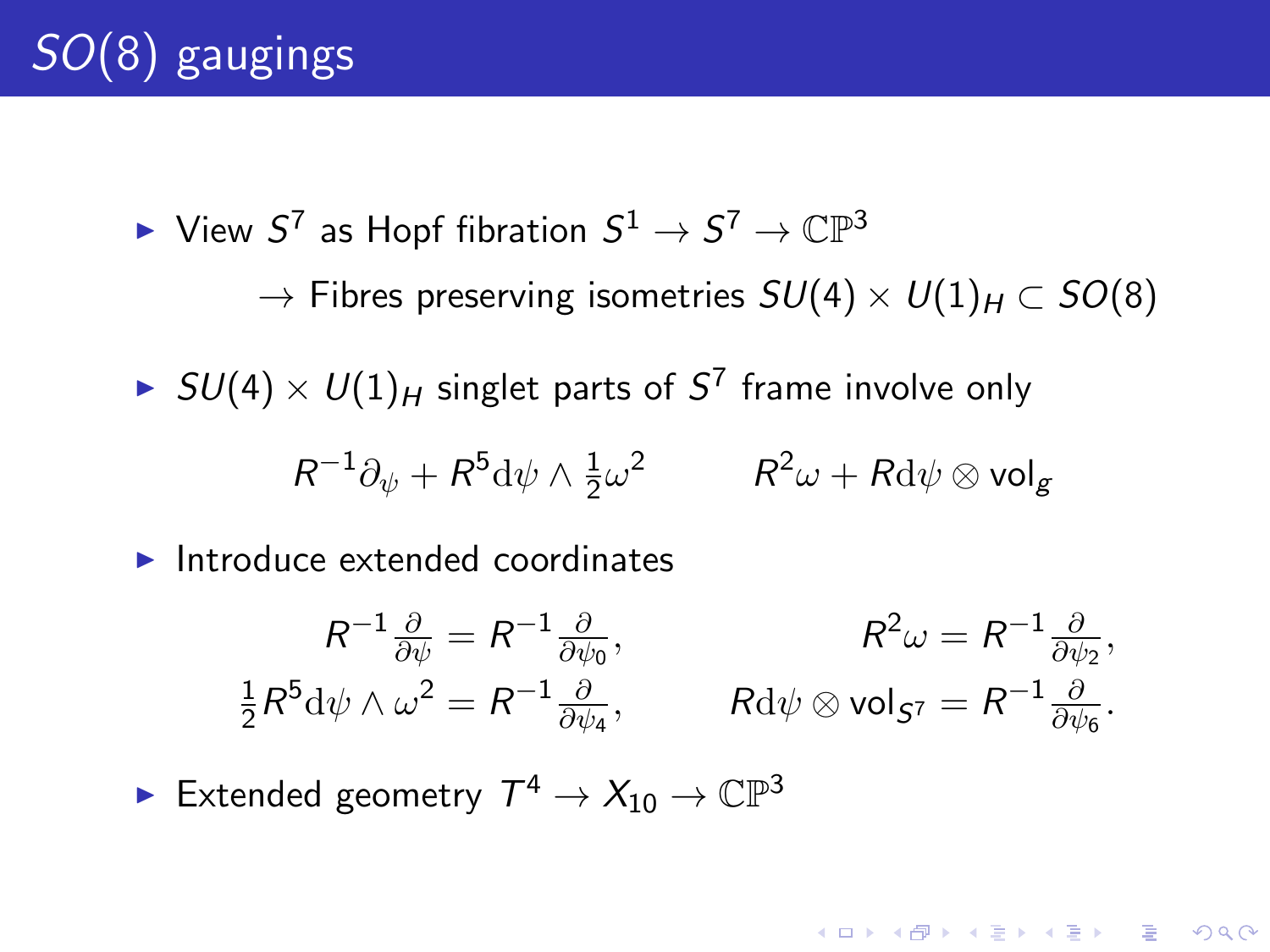$$
\triangleright
$$
 Say we choose  $f = a(\psi_0 + 3\psi_4) + b(\psi_2 + \frac{1}{3}\psi_6)$  then

$$
\hat{F}_{\alpha\beta}(f) = \begin{cases} 2c/R & \text{for } SU(4) \times U(1)_H \text{ singlet} \\ 0 & \text{otherwise} \end{cases}
$$

- ► Define new frame  $\hat{E}_A$  by action of  $\mathrm{e}^{\mathrm{i} f} \in U(1)_H \subset SU(8)$
- Find desired algebra with  $e^{-4i\omega} = (1 2a) \frac{2}{3}$  $rac{2}{3}$ ib
- $\blacktriangleright$  This frame realises the algebra of the new gaugings!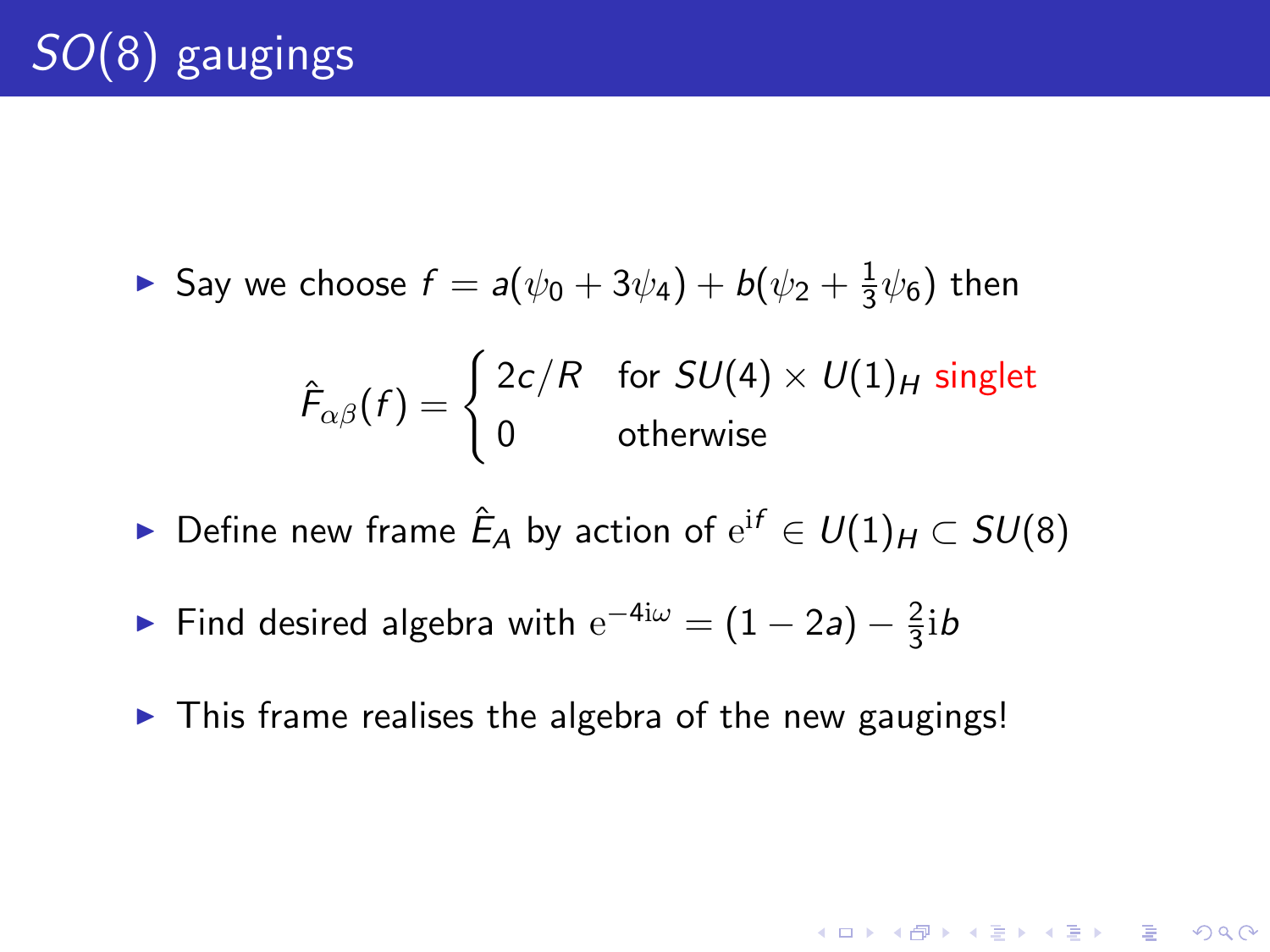- **Fi** Effectively working in type IIA on  $\mathbb{CP}^3$  here
- $\blacktriangleright$  Coords  $\psi_n$  dual to  $D(2n)$ -branes wrapping  $\mathbb{CP}^n$  cycles in  $\mathbb{CP}^3$
- ► Brane masses are quantised  $\rightarrow$  coords  $\psi_n$  have set periods
- Insisting frame respects periodicity excludes  $\omega \neq 0$  gaugings

- $\blacktriangleright$  Frame violates strong constraint!
- Background fields are geometric  $S^7$  solution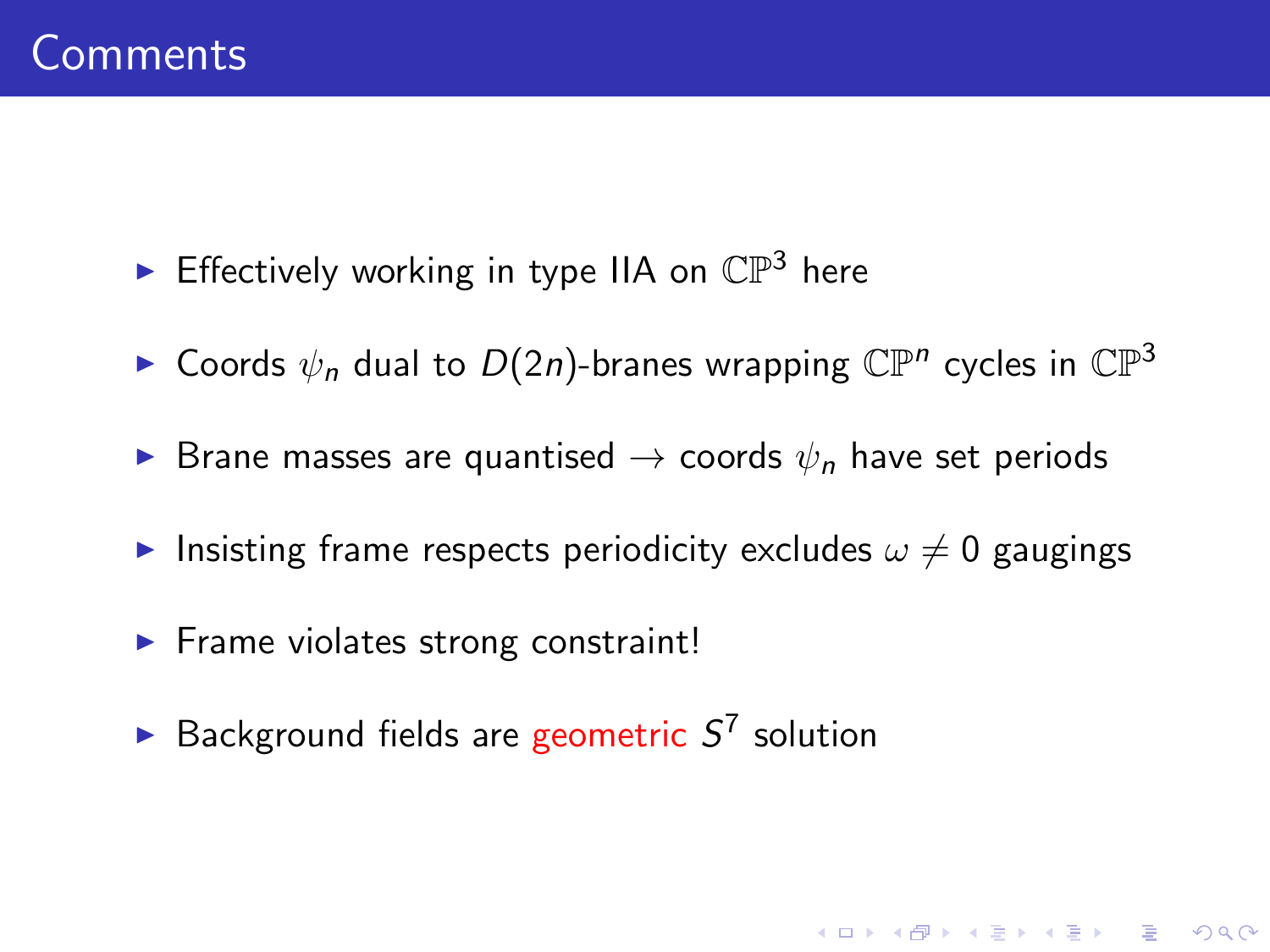### Consistent reductions

- $\triangleright$  Maximally supersymmetric consistent truncations  $\simeq$  generalised Leibnitz parallelisations
- **Embedding tensor**  $\rightarrow$  torsion / frame algebra
- $\triangleright$  Different parallelisations  $\rightarrow$  different gaugings
- ► Generalised geometry is a useful tool for SUGRA!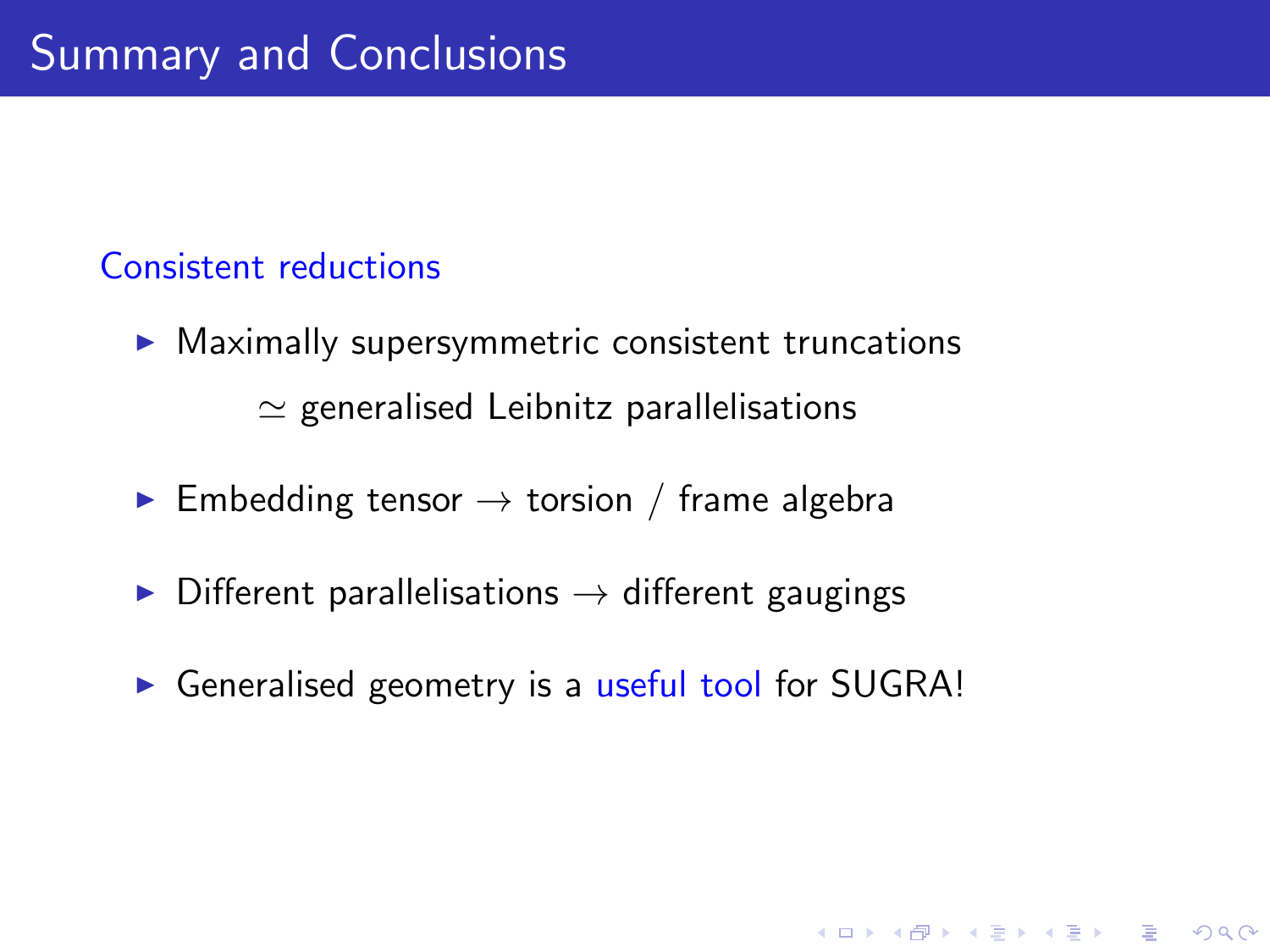### New gaugings

- $\triangleright$  No (locally) geometric uplift  $\rightarrow$  must violate strong constraint
- $\triangleright$  Algebra can be realised in extended geometry
- $\triangleright$  Naive quantisation condition still excludes  $SO(8)$  gaugings
- $\triangleright$  Physical picture of this very unclear!!!

 $\rightarrow$  can one really introduce the extra coordinates?

**K ロ ▶ K @ ▶ K 할 X X 할 X 및 할 X X Q Q O** 

 $\rightarrow$  violating strong and weak constraints?